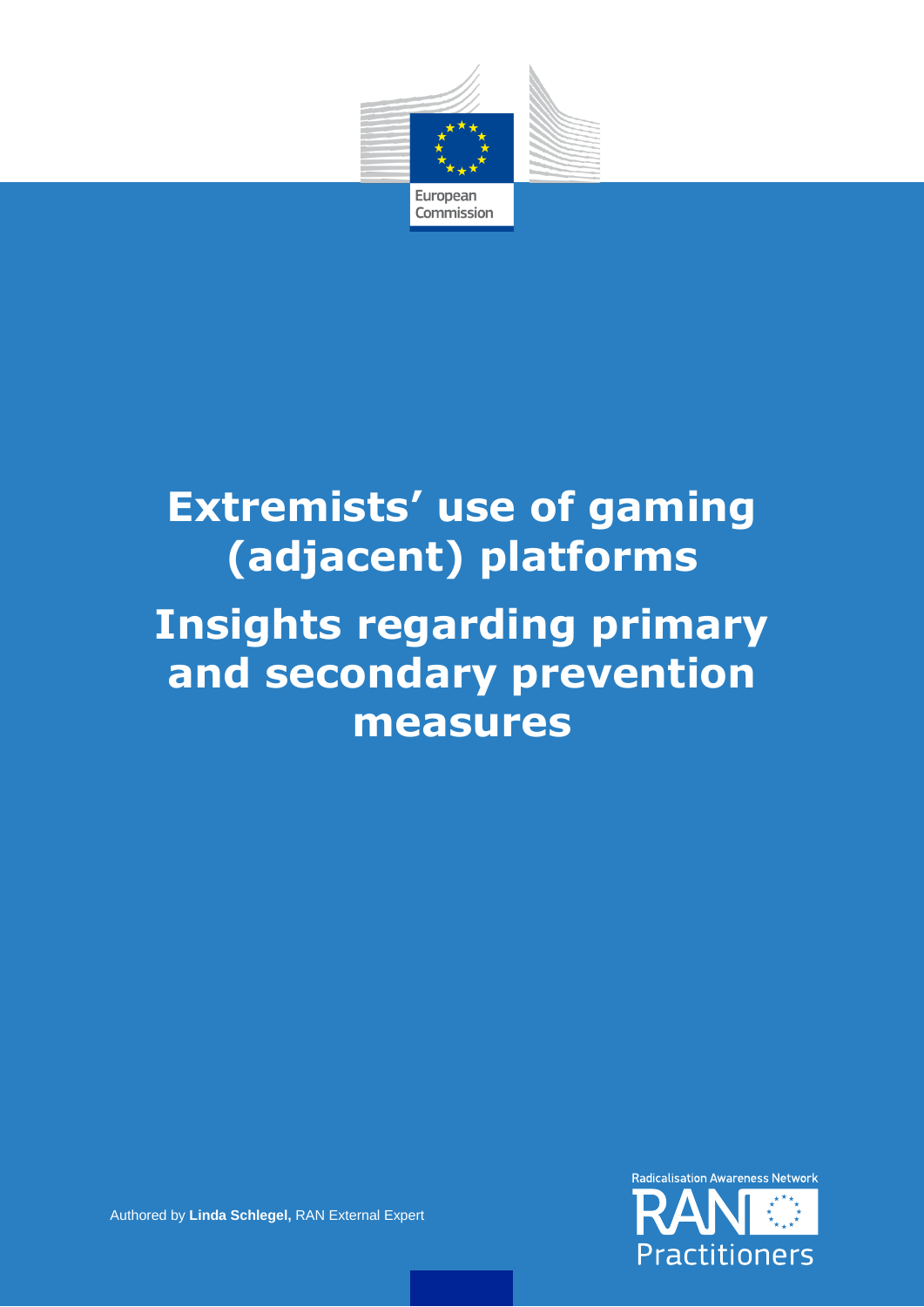# **Extremists' use of gaming (adjacent) platforms Insights regarding primary and secondary prevention measures**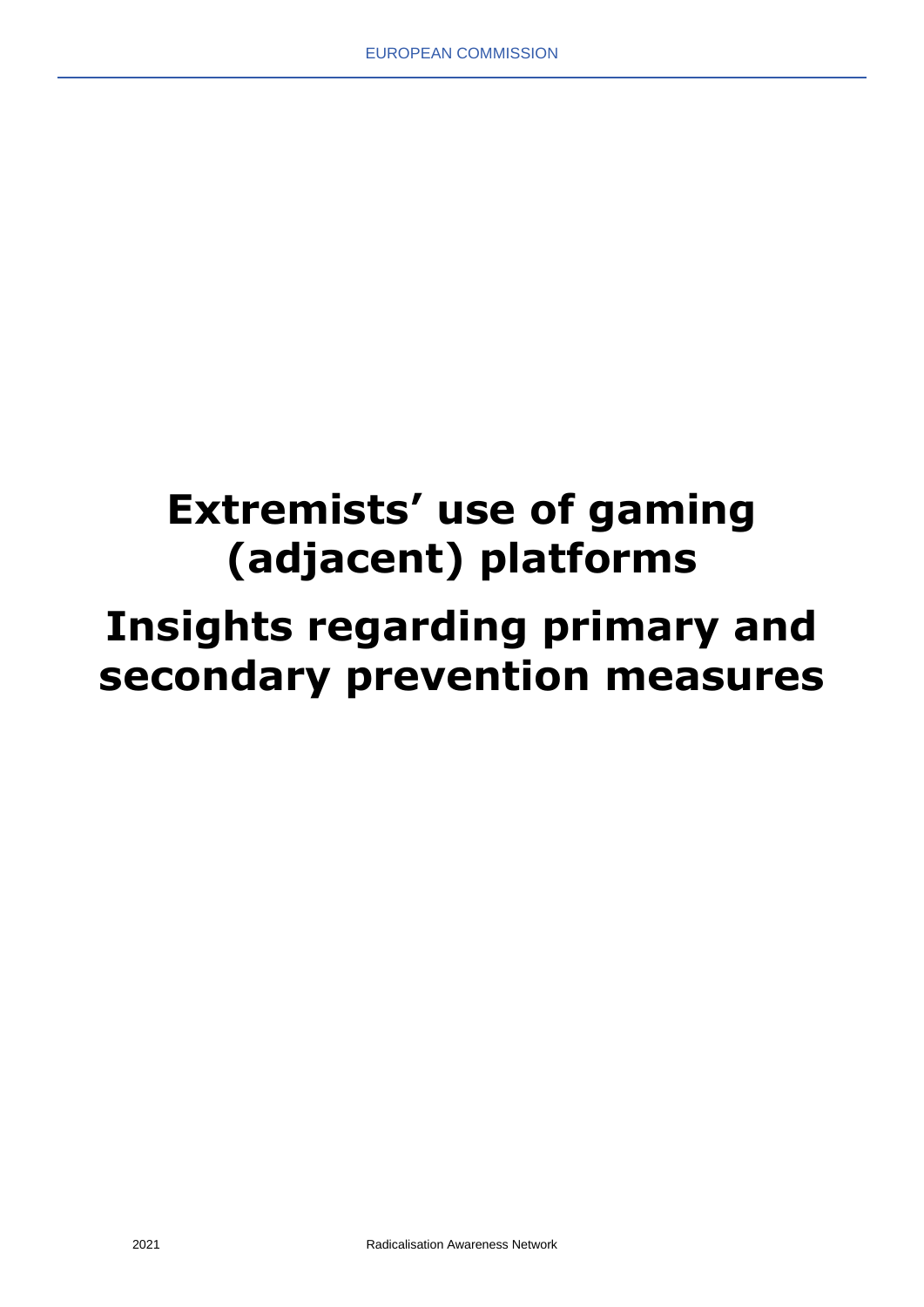#### **LEGAL NOTICE**

This document has been prepared for the European Commission however it reflects the views only of the authors, and the European Commission is not liable for any consequence stemming from the reuse of this publication. More information on the European Union is available on the Internet [\(http://www.europa.eu\)](http://www.europa.eu/).

Luxembourg: Publications Office of the European Union, 2021

© European Union, 2021



The reuse policy of European Commission documents is implemented by the Commission Decision 2011/833/EU of 12 December 2011 on the reuse of Commission documents (OJ L 330, 14.12.2011, p. 39). Except otherwise noted, the reuse of this document is authorised under a Creative Commons Attribution 4.0 International (CC-BY 4.0) licenc[e \(https://creativecommons.org/licenses/by/4.0/\).](file://///net1.cec.eu.int/COMM/A/A1/Visual%20Communication/01_Visual%20Identity/04%20CORPORATE%20TEMPLATES/Word%20template/Rapport_template%20Word/(https:/creativecommons.org/licenses/by/4.0/)) This means that reuse is allowed provided appropriate credit is given and any changes are indicated.

For any use or reproduction of elements that are not owned by the European Union, permission may need to be sought directly from the respective rightholders.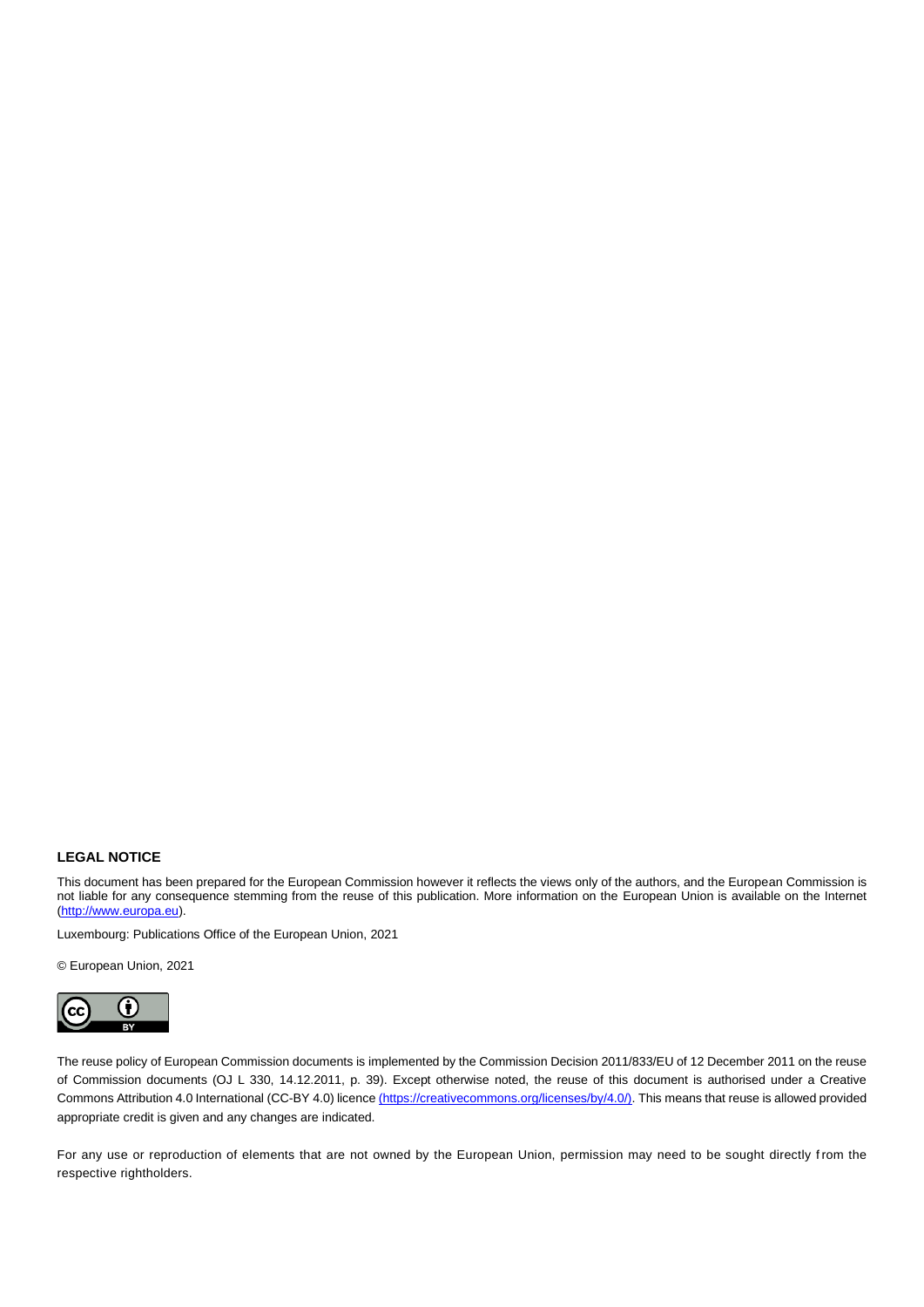# Introduction

In recent years, particularly since the 2019 livestreamed attack in Christchurch, New Zealand, video games, gamer communities, and online plattforms made for gaming and related activities, have moved to the center of attention of policy, practice, and academia working on preventing and countering (violent) extremism (P/CVE). The EU Counter-Terrorism Coordinator recently warned of the potential digital gaming environments hold in supporting various terrorist and extremist activities, including the radicalisation of young people. <sup>1</sup> The Radicalisation Awareness Network (RAN) has classified gaming (adjacent) platforms as 'hotbeds' for radicalisation. 2

Similarly, the 2021 EU Terrorism Situation and Trend Report (TE-SAT) details that both video games and gaming platforms are increasingly used to propagate extremist ideology and disseminate propaganda, especially by right-wing extremist actors. TE-SAT also warns that the COVID-19 pandemic and the subsequent increase in screentime contributed to a rise in opportunities for extremist actors to make contact with young people through gaming (adjacent) platforms.<sup>3</sup> It is believed that extremist actors seek to "capitalise on the massive, youthful audience and the gaming world's deep integration within pop culture." <sup>4</sup>

A recent RAN conclusion paper presented a typology of six ways gaming-related content can be used by extremist actors to further their goals. These included: production of video games, the modification of existing games, the use of in-game chat functions, the use of gaming (adjacent) platforms, gaming cultural references, and gamification.<sup>5</sup> The following paper is focused on the gaming (adjacent) platforms. However, it should be noted from the outset that the content posted on such platforms is often built on gaming cultural references and therefore both types overlap to some degree in the discussion that follows.

The first part of the paper discusses how traditional gaming (adjacent) platforms have contributed to extremist activities. Non-gaming platforms must be considered in addition to classic platforms focused on gaming. The paper will also explore how extremist individuals and organisations make strategic and organic use of the platforms. The second part focuses on opportunities for primary and secondary prevention on gaming (adjacent) platforms. As there is little experience of P/CVE measures on these platforms, the paper provides considerations and recommendations that should be taken into account when designing and implementing prevention efforts in these environments.

# Extremist activity on gaming (adjacent) platforms

There is no clear definition of what constitutes a gaming platform, a gaming-adjacent platform, and platforms where gaming-related content appears. In the following, the major traditional gaming (adjacent) platforms, which were created either for gaming or for the gaming community and have been linked to extremist activities, are discussed. The focus will also be on the other selected platforms linked to gaming (adjacent) platforms and content, e.g. through cross-posting, and should be considered as the broader ecosystem of gaming-related content.

## Traditional gaming (adjacent) platforms

## **Discord**

Discord was created as an effective means of communication for gamers playing video games together. Users can create public or private servers with forums, chat functions, audio and video communication, to connect with like-minded gamers. Many of the private servers are self-moderated. Worldwide, Discord has almost 7 million servers, over 300 million registered accounts, and over 140 million monthly active users,

<sup>(</sup> 1 ) EU Counter-Terrorism Coordinator, 9066/20 Online gaming in the context of the fight against terrorism

<sup>(</sup> 2 ) RAN, The Role of Hotbeds of Radicalisation

<sup>(</sup> 3 ) Europol, European Union Terrorism Situation and Trend Report

<sup>(</sup> 4 ) Tielemans, A Survey of Violent Extremist and Terrorist Activities Across the Gaming Environment

<sup>(</sup> 5 ) RAN, Extremists' Use of Video Gaming – Strategies and Narratives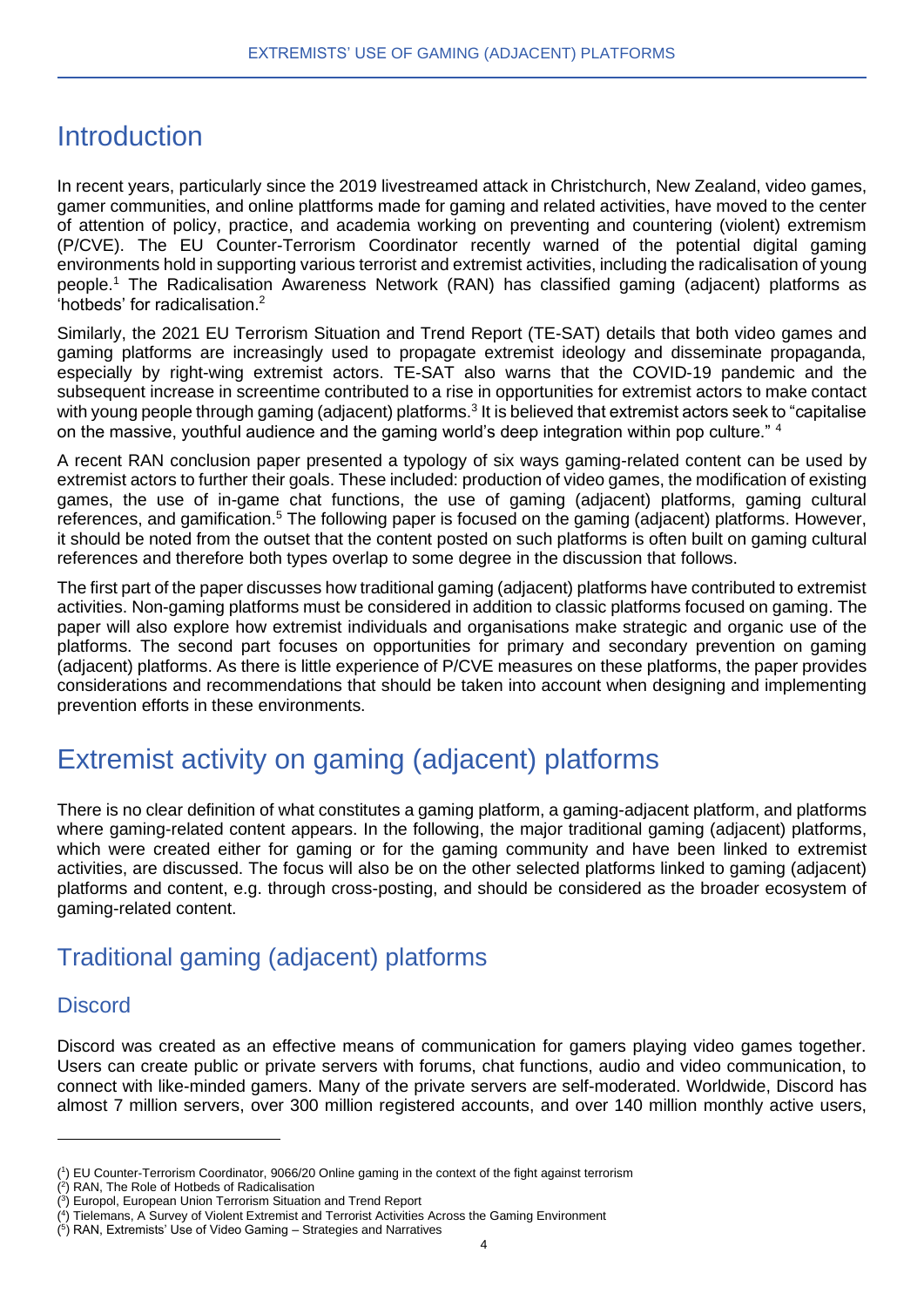who not only communicate about games, but have created servers to talk about every topic imaginable, from sports to politics and music.<sup>6</sup> While originally tailored to gamers specifically, it quickly developed into a social media platform used also by many individuals who are not avid gamers but simply want to chat to others about topics they are interested in. Discord is part of the digital far-right  $\frac{7}{1}$  ecosystem in various countries and hosts hundreds of private servers, in which neo-Nazi ideology, far-right narratives, and hateful memes are shared. Also, avid users of the now shut 8chan allegedly took their dark humour with them after migrating to Discord.<sup>8</sup> Most notably, some of the Charlottesville 'Unite the Right' rioters had connected and organised via Discord servers, but the platform has also been used by the Boogaloo Boys, QAnon supporters as well as other far-right groups and individuals.<sup>9</sup> The platform is also linked to inceldom as incels connect to each other via private servers to communicate but also share potentially harmful content.<sup>10</sup>

Despite various rounds of deplatforming, including against servers supporting QAnon, Boogaloo Boys, Atomwaffen Division, and other far-right groups, both far-right supporters and incels remain on the platform.<sup>11</sup> Users creating servers can add tags describing the main theme of the server, so that others can identify more easily which servers they might be interested in. There are currently 3 634 servers with the tag 'toxic', 272 servers tagged as 'right-wing', 182 tagged with 'hate', 222 tagged as 'Nazi', 177 tagged as 'homophobic' and 194 tagged with 'incel' on Discord despite the deplatforming efforts.<sup>12</sup> As these are only the publicly displayed tags, the number of servers with hateful content is likely to be much larger than these numbers indicate. Server descriptions sometimes specify who is allowed to join, e.g. "no minorities, no women, no black people" or indicate that a specific server is used for vetting purposes, such as "Fascist Friends Verification". The latter suggests that certain Discord servers are used as middlemen before adding new members to either more hidden private Discord servers or to groups on other platforms.

#### Steam

Steam is the largest digital distribution platform for PC games and had 120 million monthly active users in 2020.<sup>13</sup> In addition to games, Steam hosts recorded Let's Play videos, a forum for discussions, artwork, screenshots, guides, and a 'workshop' to present user modifications of popular games. Steam was implicated in the 2016 attack in Munich as the shooter engaged in Steam forums glorifying mass shootings and propagating anti-Muslim narratives.<sup>14</sup>

In 2019, an individual was arrested for posting threats against 'high value' Jewish targets and boasted "Wanna see a mass shooting with a body count of over 30 subhumans?" on Steam.<sup>15</sup> As research by the ADL shows, Steam seems to harbor a significant amount of right-wing extremists and white supremacists, who express their views in profile pictures, names, bio descriptions, and on discussion forums. Some, including a user with the numerical code 1488 (14 as a reference to "We must secure the existence of our people and a future for white children" and 88 as a reference to "Heil Hitler"), earned 'community ambassador' badges on Steam, signifying their high level of engagement with the Steam community. Users also celebrated the Oslo and Christchurch attackers, addressing the latter with praise such as "I saw you dominate in kebab removing simulator and I wanted to say well done". <sup>16</sup> Like Discord, Steam also partially operates like a social media site, with discussion forums and a high degree of user engagement. This allows discussions to move seamlessly between games and political ideology.

( 8 ) Patterson, 8chan users are moving to Discord, where your kids are playing video games

<sup>&</sup>lt;sup>(6</sup>) Statistics retrieved from [: https://www.businessofapps.com/data/discord-statistics/](https://www.businessofapps.com/data/discord-statistics/)

 $(7)$  Far-right is used here as an umbrella term encompassing both the radical right and right-wing extremism.

Guhl et al, The Online Ecosystem of the German Far-Right

<sup>(</sup> 9 ) Farokhmanesh, White supremacists who used Discord to plan Charlottesville rally may soon lose their anonymity

Brewster, Revealed: FBI Raided Discord Chats Of 'Unite The Right' Leade

<sup>(</sup> <sup>10</sup>) Morgensen & Helding Rand, Angry Young Men ( <sup>11</sup>) Allyn, Group-Chat App Discord Says It Banned More Than 2,000 Extremist Communities

Alexander, Discord is purging alt-right, white nationalist and hateful servers

Clayton, Discord deleted thousands of 'violent extremist' servers last year

<sup>(</sup> <sup>12</sup>) Numbers retrieved from disboard.org on May 22, 2021

<sup>(&</sup>lt;sup>13</sup>) Statistics retrieved from [: https://www.statista.com/statistics/308330/number-stream-](https://www.statista.com/statistics/308330/number-stream-users/#:~:text=Steam%20had%20approximately%20120%20million,monthly%20active%20users%20in%202019)

[users/#:~:text=Steam%20had%20approximately%20120%20million,monthly%20active%20users%20in%202019.](https://www.statista.com/statistics/308330/number-stream-users/#:~:text=Steam%20had%20approximately%20120%20million,monthly%20active%20users%20in%202019)

<sup>(</sup> <sup>14</sup>) Der Spiegel, The Growing Threat of Online-Bred Right-Wing Extremism

<sup>(</sup> <sup>15</sup>) ADL, This is Not a Game: How Steam Harbors Extremists

 $(16)$  Ibid.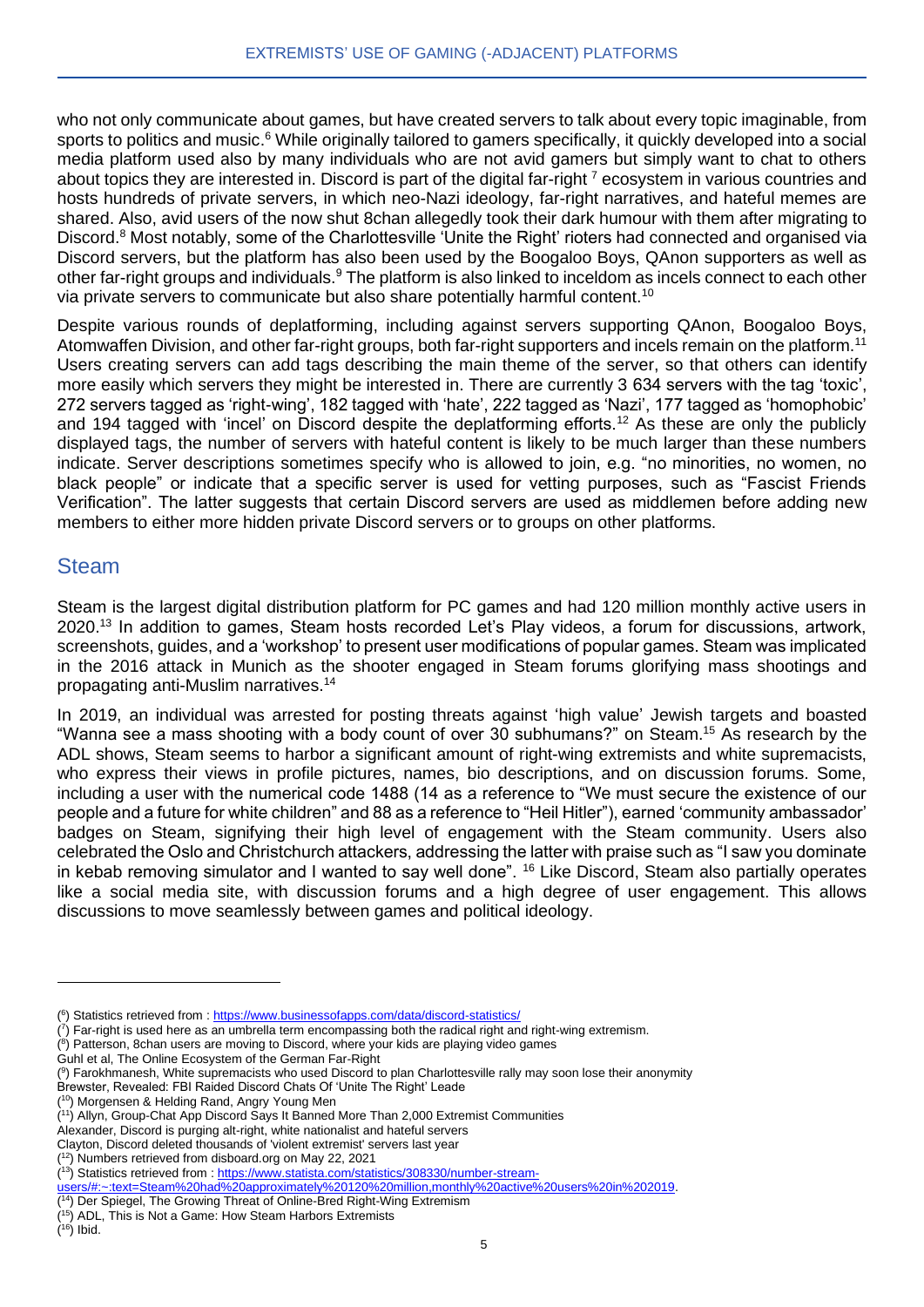## **Twitch**

Twitch is a livestreaming platform, boasting 9.5 million active streamers. An average of 2 billion hours of streams is watched every month by users, of whom over 70 % are between the ages of 16 and 34.<sup>17</sup> While originally developed to host gaming streams, there are now streams on a wide range of issues, including outdoor activities, (e-)sports, cooking, arts and craft, music, animals, political talkshows, podcasts, and 'just chatting' streams.

Livestreaming is notoriously difficult to police, not only because it is happening live but because spoken work is less easily picked up by detection measures than, for instance, text, in which one can search for key words. What's more, streams may simply disappear after they end, making it almost impossible to analyse them unless watched in real-time. When the Halle perpetrator livestreamed his attack on Twitch in 2019, the video was taken down within 35 minutes resulting in 'only' around 2 200 people watching it.<sup>18</sup> However, the stream was downloaded and then spread on other platforms, including Twitter and in far-right Telegram groups, where it accumulated over 72 000 views in the first five days after the attack.<sup>19</sup> This shows the popularity of such streams even if they are quickly taken down from the original website.

In addition to the livestreamed attack, Twitch has been implicated in unwillingly financing right-wing extremist actors, who make money by streaming videogames while disseminating their political messages and spreading misinformation. This includes misinformation on COVID-19, masks, the 2020 US presidential election, and QAnon ideas but also Proud Boys influencer and far-right narratives. Far-right influencers also benefit from their Twitch popularity as viewers donate considerable amounts of money to them, in one case USD 84 000 for the influencer's birthday.<sup>20</sup>

#### **DLive**

DLive, which was created as an alternative to streaming on YouTube and Twitch, counted more than 125 000 active streamers, and reported 5 million monthly active users in April 2019.<sup>21</sup> Similar to Twitch, DLive does not only host gaming streams, but streams on a variety of topics as well as digital events and a 'community hub' to post other types of content. The platform is partially gamified as viewers are rewarded for continuous engagement with streamers with the chance to win Lemon, an in-platform currency, from a 'treasure chest'. Although some right-wing extremist and white supremacist streamers have been deplatformed,<sup>22</sup> DLive is still considered an 'extremist haven' and a 'cozy new home' for right-wing propaganda efforts. This is mainly due to the lenient content moderation, effectively allowing hate speech, antisemitism, glorification of Nazism, and calls for violence.<sup>23</sup> There is growing concern that young audiences could become radicalised after gaming streams caught their attention and well-versed far-right and rightwing extremist streamers then slowly take them down an extremist rabbit hole.<sup>24</sup>

Identitarian Martin Sellner, for instance, has almost 12 000 followers on DLive and streams regularly. He also uses DLive to advertise his other channels on Trovo, Telegram, Gab and others as well as asking for donations from his followers. The Southern Poverty Law Center found that several lead figures of the farright from the US and Europe are making considerable amounts of money with their streams on DLive, some allegedly making hundreds of thousands of euro.<sup>25</sup> The platform has been linked to various cases of misinformation, extremism, and violence. During the COVID-19 pandemic and the run up to the US elections in 2020, far-right streamers spread conspiracy narratives about the virus and political events via DLive.<sup>26</sup> QAnon was and continues to be another popular streaming topic.<sup>27</sup> Consequently, DLive also played a lead

<sup>(&</sup>lt;sup>17</sup>) Statistics retrieved from [: https://www.businessofapps.com/data/twitch-statistics/](https://www.businessofapps.com/data/twitch-statistics/)

<sup>(</sup> <sup>18</sup>) BBC, Germany shooting: 2,200 people watched on Twitch

<sup>&</sup>lt;sup>(19</sup>) Counter Extremism Project, Extremist Content Online: Twitch Streamed German Synagogue Shooting Proliferating on Telegram

 $(20)$  Browning, Extremists find a financial lifeline on Twitch

Grayson, Twitch Isn't Overwhelmed With Far-Right Extremists, But It Does Have A Big Misinformation Problem

Gonzalez, QAnon believers and anti-maskers build new audiences at Twitch, report says

<sup>(&</sup>lt;sup>21</sup>) DLive, DLive Daily Active Users Grow Six-Fold in New Report

<sup>(&</sup>lt;sup>22</sup>) Cohen, White nationalists are moving from YouTube to DLive

<sup>(&</sup>lt;sup>23</sup>) D'Anastico, A Game Livestreaming Site Has Become an Extremist Haven

Andrews & Pym, The Websites Sustaining Britain's Far-Right Influencers

 $(24)$  Keierleber, How white supremacists recruit teen culture warriors in gaming communities

<sup>(&</sup>lt;sup>25</sup>) Gais & Haiden, Extremists Are Cashing in on a Youth-Targeted Gaming Website

<sup>(&</sup>lt;sup>26</sup>) Bergengruen, How Far-Right Personalities and Conspiracy Theorists Are Cashing in on the Pandemic Online

 $(27)$  Kaplan, DLive may have cracked down on some extremists following the Capitol attack, but QAnon supporters remain on the platform.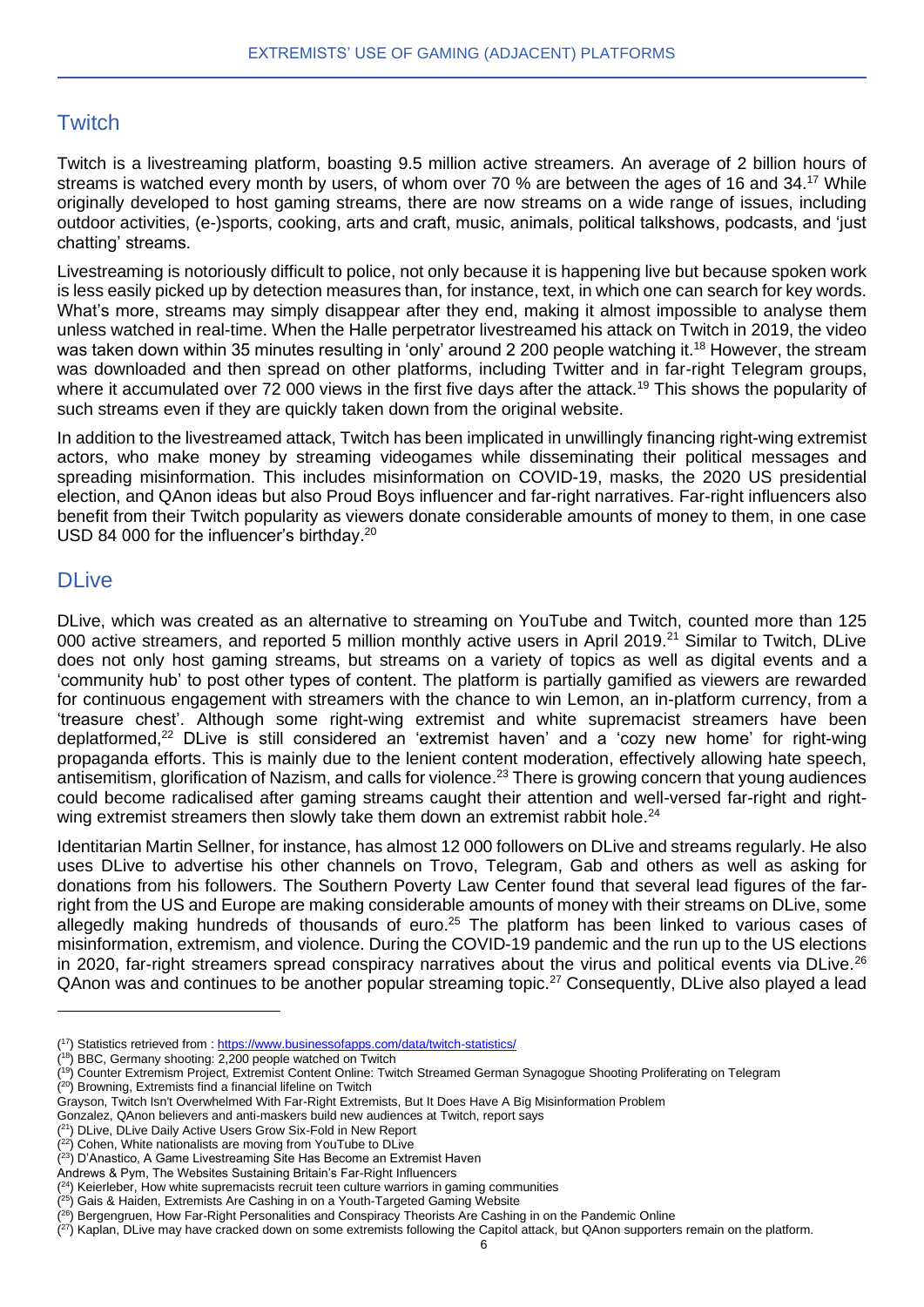role before and during the 6 January 2021 storming of the US Capitol building. Some perpetrators streamed the event live and engaged the audience watching their stream, who sent in donations and voiced their suggestios to "smash the window" or "hang all the Congressmen". This resulted in congressional scrutiny of DLive.<sup>28</sup>

#### PlayStation & other consoles

Over 100 million users connect, communicate, and play with each other through Sony's PlayStation Network (PSN).<sup>29</sup> Users can form group chats or talk to others in real time through voice devices. It was suspected that the perpetrators of the November 2015 Paris attack may have used PSN to organise their coordinated action while avoiding detection.<sup>30</sup> The PlayStation voice communication is believed by some to be even more difficult to monitor than private chats on WhatsApp as audio communication leaves less evidence that can be traced by the security agencies. Similar issues may occur on other consoles such as Xbox Live.<sup>31</sup> Consoles can also be used to store extremist content as exemplified by the court case against a 14-year-old Austrian, who allegedly downloaded bomb-making plans and stored them on his PlayStation.<sup>32</sup>

## Other platforms to consider

#### Gaming forums

Next to the gaming adjacent platforms discussed, there are a multitude of more or less specialised gaming forums.<sup>33</sup> For instance, on Reddit, there are over 30 million members discussing gaming related content in r/gaming and on the MMORPG forum, there are 1.3 million comments in the general 'Pub' discussion forum alone and hundreds of thousands in other parts of the forum. The Minecraft forum has over 5 million members and hundreds of thousands of users chat daily about their favorite Ubisoft games in the company's own forum. The list of gaming forums available online is long but the basic take away is the following. Every day millions of users discuss thousands of games in an ever-growing number of gaming and gaming-related forums. While none of these forums in particular have been linked to extremist activities, it is almost certain that there is some overlap between the users of such forums and radicalised individuals. The prevalence of extremist content on these platforms, however, is difficult to estimate. It's also not easy to determine whether they have been used for the dissemination of propaganda or recruitment efforts. Nevertheless, in theory these forums are an efficient avenue to reach potentially millions of people interested in gaming.

## YouTube

In addition to the more specialised streaming sites such as Twitch and DLive, there is also the possibility to stream and upload gaming-related content on YouTube, which is the largest video platform in the world averaging one billion hours of content watched per day.<sup>34</sup> This includes livestreams with the opportunity for viewers to comment in real-time as well as pre-recorded content or recordings of livestreams.

There are multiple opportunities for extremist streamers. Firstly, livestreams, even on a major platform such as YouTube, are difficult to moderate in real time. This is especially true if the video content is disguised as a cooking or gaming channel and only the spoken word reveals a certain political ideology. Considering that channels such as *Baklava Küche* (Baklava Kitchen), pretending to be a cooking channel but in reality communicating neo-Nazi ideology <sup>35</sup>, are still available on YouTube, gaming content could be used similarly to hide extremist messages behind a different activity. Secondly, posting content on a mainstream platform

<sup>(&</sup>lt;sup>28</sup>) D'Anastico, A Game Livestreaming Site Has Become an Extremist Haven

Kelly, DLive is under congressional scrutiny over Capitol attack

<sup>&</sup>lt;sup>(29</sup>) Statistics retrieved from [: https://www.statista.com/statistics/272639/number-of-registered-accounts-of-playstation-network/](https://www.statista.com/statistics/272639/number-of-registered-accounts-of-playstation-network/)

<sup>(&</sup>lt;sup>30</sup>) Day, Why terrorists love PlayStation 4

<sup>&</sup>lt;sup>(31</sup>) Tassi, How ISIS Terrorists May Have Used PlayStation 4 To Discuss And Plan Attacks [Updated]

<sup>(&</sup>lt;sup>32</sup>) Reuters, Teenager in Austrian 'Playstation' terrorism case gets two years

<sup>&</sup>lt;sup>(33</sup>) Se[e https://www.gamedesigning.org/gaming/forums/](https://www.gamedesigning.org/gaming/forums/) an[d https://blog.feedspot.com/gaming\\_forums/](https://blog.feedspot.com/gaming_forums/) for popular gaming forums (<sup>34</sup>) Statistics retrieved from [: https://www.youtube.com/intl/en-](https://www.youtube.com/intl/en-GB/about/press/#:~:text=One%20billionhours%20watched%20daily,day%2C%20generating%20billions%20of%20views)

[GB/about/press/#:~:text=One%20billionhours%20watched%20daily,day%2C%20generating%20billions%20of%20views.](https://www.youtube.com/intl/en-GB/about/press/#:~:text=One%20billionhours%20watched%20daily,day%2C%20generating%20billions%20of%20views)

<sup>(</sup> 35) Forchtner & Tomic, Kalashnikov and Cooking-spoon: Neo-Nazism, Veganism and a Lifestyle Cooking Show on YouTube.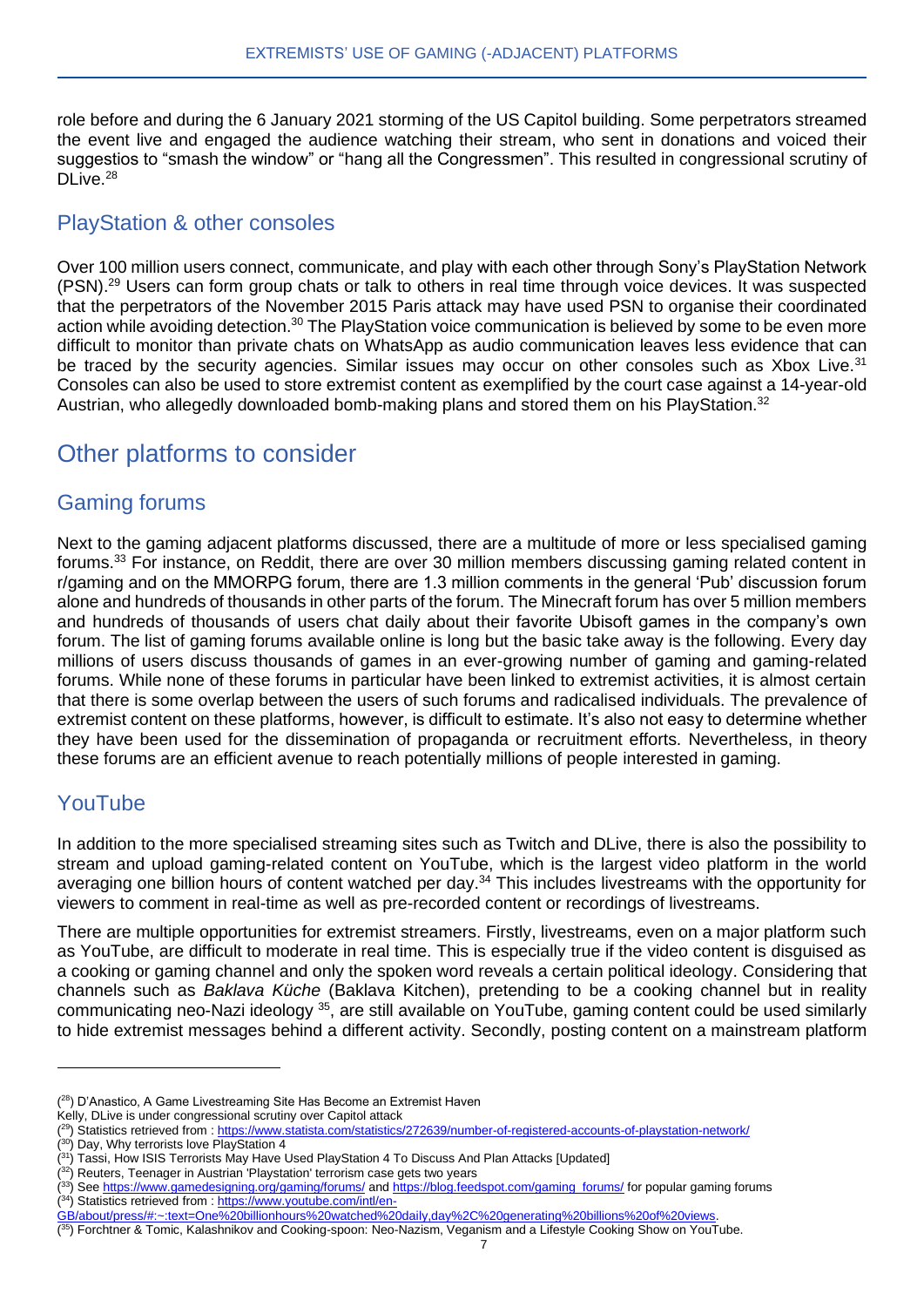such as YouTube, even if subsequently removed, could increase the streamers' reach and potentially encourage some viewers to follow the streamer to a less regulated platform such as DLive. One can also imagine cross-posting of recorded Twitch or DLive livestreams on YouTube to increase popularity, similar to streams being posted on Telegram.<sup>36</sup> Thirdly, gaming content directly related to extremist organisations is available on the platform. For instance, for both for Hezbollah's video game series *Special Forces* and *Heimatdefender: Rebellion*, a game associated with the German-speaking branch of the Identitarian movement<sup>37</sup>, one can find Let's Play videos freely available on YouTube. This is especially disturbing considering that *Heimatdefender* was placed on Germany's index of dangerous material. Overall, the link between gaming-adjacent platforms and YouTube is twofold. Firstly, gaming content such as Let's Play videos of extremist games can be posted directly to the platform. Secondly, content made on gamingadjacent platforms, most notably streams, can be cross-posted to YouTube to increase reach. Most importantly, this link could also develop with other video-based platforms and is not necessarily unique to YouTube.

#### Chanboards and image-boards

Chanboards and image-based forums such as 4chan, 8kun (previously 8chan), Endchan and others have also been linked to both gaming-related content and extremism and should, therefore, be included in the wider eco-system of relevant gaming (adjacent) platforms. While precise user statistics are hard to find, data suggests the typical user is a young male between the ages of 16 and 34, who is interested in video games, technology and animes.<sup>38</sup> At one point, the now banned 8chan accumulated over 5 000 posts per hour, making it a lively and popular platform before it was banned <sup>39</sup>, and 4chan attracted around 27 700 000 unique visitors per month in 2020.<sup>40</sup> Chanboards were the main medium of expression for misogynistic attacks such as #gamergate from actors in the 'manosphere', some of them closely linked to far-right actors.<sup>41</sup> Chanboards have also been implicated in the spread of racist, antisemitic, and extremist narratives,<sup>42</sup> often expressed through 'humorous' memes<sup>43</sup> but also through virtual leaderboards of right-wing extremist perpetrators and users expressing the desire to 'beat' an attacker's 'score'.<sup>44</sup> Multiple perpetrators, including the ones in Christchurch, El Paso, Bærum, and Halle, posted comments or manifestos on chanboards before their attacks.<sup>45</sup> The Halle attackers manifesto also contained several references to chan-culture and gaming, including 'achievements' such as "Crusty Kebab: Burn down a Mosque".<sup>46</sup> This exemplifies the close link between chan-culture, gaming cultural references, and gamification and the relationship between gamingrelated content and the glorification of violent actions such platforms.

#### Gaming-related content on non-gaming platforms

Theoretically, any platform could be turned into a gaming-adjacent platform if enough users post and consume gaming content there, although the classical gaming-adjacent platforms have been designed specifically for the gaming community. There is considerable overlap between content posted on the classical gaming-adjacent platforms and other social media networks. In addition gaming-adjacent platforms are increasingly turning into social media sites, where users discuss topics unrelated to gaming. This further blurrs the distinction between gaming-adjacent platforms and other social media sites. As discussed, fringe and extremist actors, for instance, stream on Twitch and then post the recordings on Telegram, increasing their reach and archiving the streams should they be removed from the streaming platform.<sup>47</sup> Once downloaded, streams could reappear anywhere, on any platform, and reach users who do not frequently visit Twitch or DLive. Instagram also allows livestreaming, which is difficult to police in real time, as well as longer

<sup>&</sup>lt;sup>(36</sup>) Counter Extremism Project, Extremist Content Online: Twitch Streamed German Synagogue Shooting Proliferating on Telegram

<sup>(&</sup>lt;sup>37</sup>) Schlegel, No Child's Play: The Identitarian Movement's 'Patriotic' Video Game

<sup>(</sup> <sup>38</sup>) Gonzalez, 8chan, 8kun, 4chan, Endchan: What you need to know

<sup>(</sup> <sup>39</sup>) Keen, After 8chan

<sup>(</sup> <sup>40</sup>) Keen et al, Memetic Irony And The Promotion Of Violence Within Chan Cultures, p.8

<sup>(</sup> <sup>41</sup>) Nagle, *Kill All Normies*

Crawford, Chan Culture and Violent Extremism

<sup>(&</sup>lt;sup>42</sup>) Brace, The Role of the Chans in the Far-Right Online Ecosystem

<sup>(</sup> <sup>43</sup>) RAN, It's not funny anymore. Far-right extremists' use of humour

<sup>(</sup> <sup>44</sup>) Schlegel, Jumanji Extremism?, p.15

<sup>(</sup> <sup>45</sup>) Keen et al, Memetic Irony And The Promotion Of Violence Within Chan Cultures, p.8

 $(46)$  Ibid.

<sup>&</sup>lt;sup>(47</sup>) Counter Extremism Project, Extremist Content Online: Twitch Streamed German Synagogue Shooting Proliferating on Telegram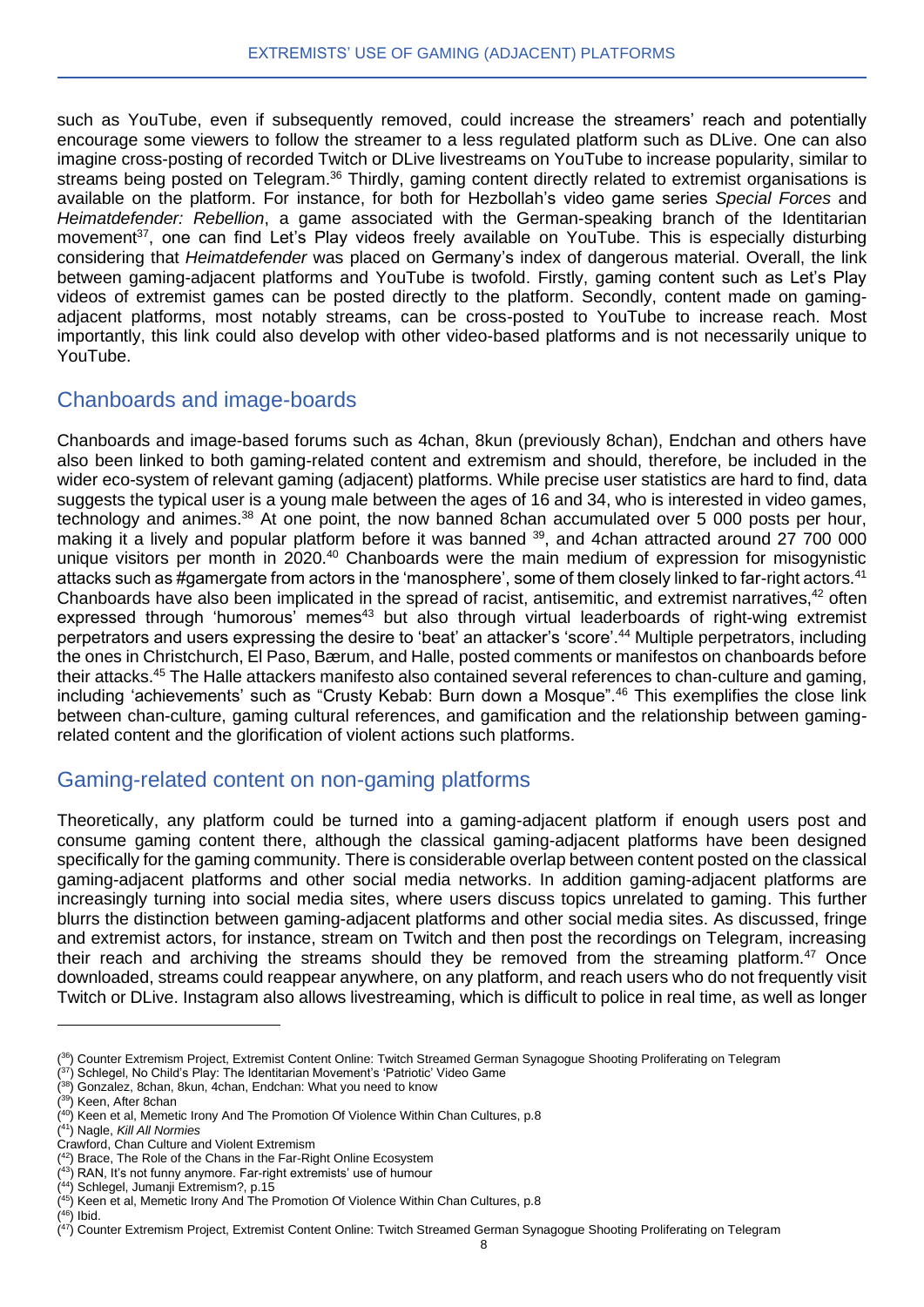videos posted via IGTV. This presents yet another opportunity to cross-post content in order to increase reach. It is also becoming more likely that smaller platforms could suddenly become go-to platforms for the posting or cross-posting of gaming-related content and other propaganda material when larger platforms engage in efforts to deplatform such actors, posing significant moderation challenges.

For instance, VidMe only had six employees, none of whom spoke Arabic, when Daesh took over the platform in 2014-15.<sup>48</sup> While Daesh videos could be identified as propaganda relatively easy, the same may not be true for gaming-related content and if smaller platforms lack the necessary subcultural knowledge to identify such content as related to extremism, removal and moderation could take much longer than it did in the VidMe case.

Overall, it is easy to discern a clear link with two other categories in the RAN typology: gaming cultural references and gamification.<sup>49</sup> Like gaming streams, both could appear on any platform. Discussions about games, the use of gaming language and references, the appropriation of images from *Call of Duty* and other games in propaganda videos, dark humored gaming memes, and gamified propaganda do not have to stay on gaming-adjacent platforms and chanboards but can spread to the wider ecosystem. For instance, while gamification has often been observed on Discord servers, it could also appear on platforms such as Instagram or Facebook <sup>50</sup> and there is no barrier to discussing gaming cultural references on other platforms, exemplified by the famous tweet of a Daesh recruiter: "You can sit at home and play Call of Duty or you can come and respond to the real call of duty… the choice is yours". <sup>51</sup> Gaming-related content can easily spread to other platforms, effectively turning sections of such platforms into gaming-adjacent digital environments. Therefore, it is not only traditional gaming (adjacent) platforms that should be considered in the discussion of extremist gaming-related content but the broader ecosystem of platforms on whichsuch content is posted must be taken into account and be constantly updated as gaming-related content emerges on various (new) platforms.

# Key Lessons

- 1. There is extremist content on almost all gaming (adjacent) platforms, from streams to dark humored memes and calls to violence. A substantial amount of this content is gaming-related.
- 2. These platforms are not inherently dangerous. They are used by extremists like any other digital platform. Also, the vast majority of content on gaming (adjacent) platforms is not related to extremism.
- 3. Gaming (adjacent) platforms often operate partially like social media sites. They encourage discussion among users and on livestreams on various topics, including political ideology. Fringe and extremist actors use these platforms to communicate with one another and potential new recruits, often expressing their views through their profiles and posts.
- 4. Content moderation, especially of livestreams, is difficult to achieve in real-time, especially when livestreams are conducted in languages other than English.
- 5. To gain a holistic view, the entire ecosystem of gaming-related content across all platforms must be considered rather than only traditional gaming (adjacent) platforms. Content originating on gaming (adjacent) platforms is often cross-posted or re-appears on other platforms, increasing its reach and the difficulty to delete such pieces of content.

<sup>(</sup> <sup>48</sup>) Singer & Brooking, *LikeWar*, p.247

<sup>(</sup> <sup>49</sup>) RAN, Extremists' Use of Video Gaming – Strategies and Narratives, p.3 (<sup>50</sup>) RAN, The gamification of violent extremism & lessons for P/CVE, p.9

<sup>&</sup>lt;sup>(51</sup>) Schlegel, Can You Hear Your Call of Duty? The Gamification of Radicalization and Extremist Violence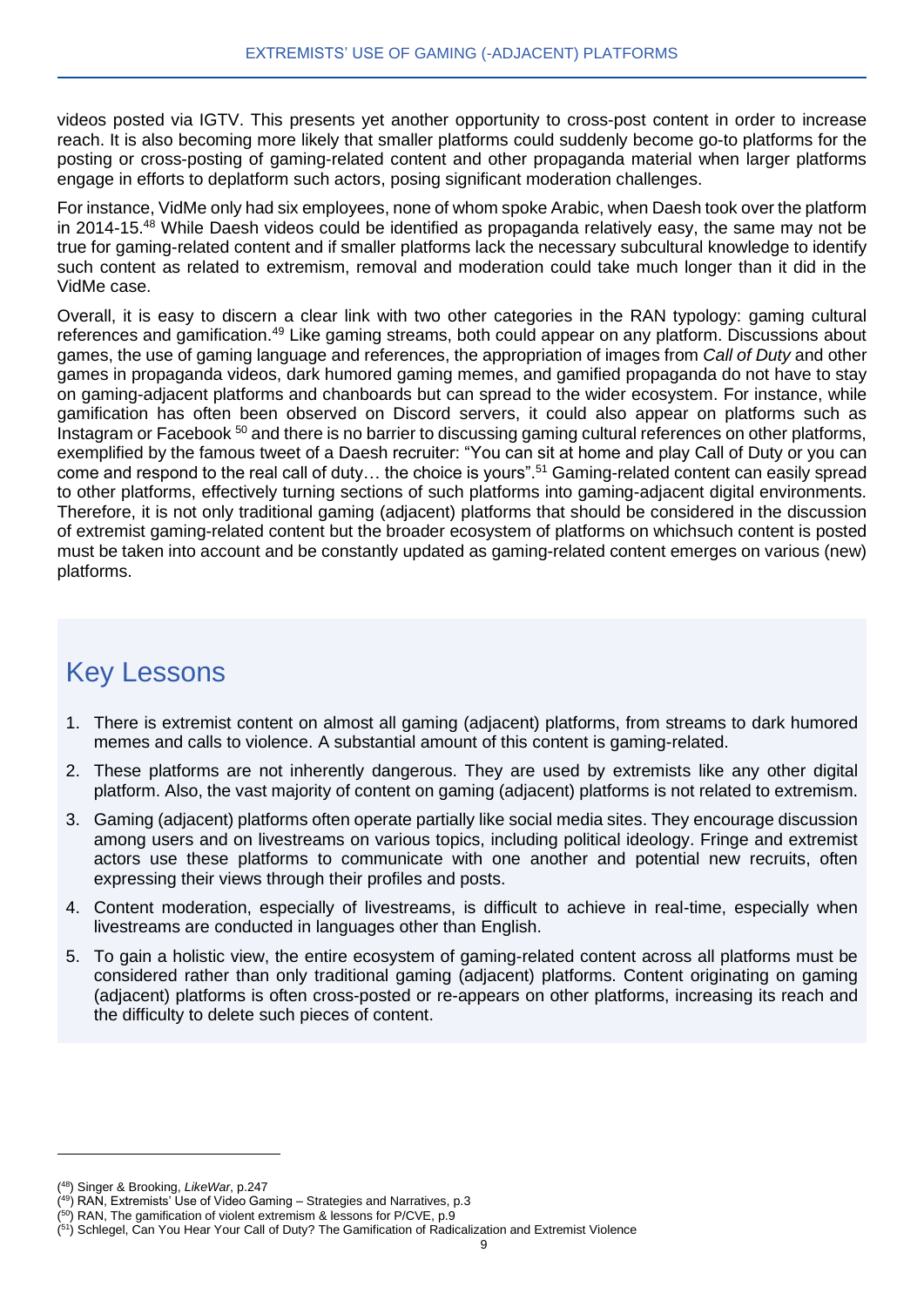## Strategic and organic use of gaming (adjacent) platforms

The logical questions that follow from the presence of extremist actors and propaganda content on gaming (adjacent) platforms is how this presence is directed and whether content is disseminated top-down. If this is not the case, it could be that it occurs naturally and content appears on the platforms in a bottom-up manner. As in so many other contexts, both instances can be observed. However, it must be determined whether, in such a fragmented digital environment and within a trend towards less formal organisation of extremist activity, one can actually speak of top-down and bottom-up use of platforms. It may be more accurate to speak of strategic and organic use of gaming (adjacent) platforms.

## Strategic use

The presence of far-right and right-wing extremist influencers on platforms such as DLive, the placement of extremists' own games such as *Heimatdefender* on big platforms like Steam, and the existence of Discord servers dedicated to groups like Atomwaffen Division (now deplatformed), suggests there is a strategic element to extremist presence on gaming (adjacent) platforms. Firstly, it increases reach and attention. Advertising for *Heimatdefender* on Steam generated a lot of attention for the game even before it was released. This is likely to have increased downloads of the game despite Steam ultimately refusing to host it. Its mere presence can also support the reach and attention paid to extremist influencers on such platforms, who can be found, contacted, and spread their message to potentially large audiences on these platforms. As discussed, there are often millions of users on each platform and it is strategically useful for extremist actors to disseminate their messages through such popular channels.

Secondly, extremist actors often use multiple platforms simultaneously for different purposes and as a backup plan should they be deplatformed. The goal is to direct as many users as possible to as many channels as possible to ensure that being deplatformed from one site does not lead to a substantial drop in audience numbers. Therefore, influencers such as Identitarian Martin Sellner, use their DLive accounts in part to advertise their presence on other platforms. Therefore, some of the gaming (adjacent) platforms may be used simply because such actors have not been deplatformed from these sites (yet). With increasing pressure on the companies operating (social) media sites to deplatform extremist actors, gaming (adjacent) spaces have become a logical refuge.

Thirdly, Discord in particular also holds the benefit of private servers. Extremists can use these to communicate and organise without much outside interference since many servers are self-moderated. Here, internal communication as well as potential recruitment can take place and extremist content or dark humoured memes can be freely shared without drawing backlash. However, as we have seen, there have been substantial efforts by Discord to delete servers with obvious connections to extremist organisations. If Discord is still used extensively for in-group communication, it is done more secretly than previously. However, some servers remain overtly tagged with 'Nazi' and similar terms.

Apart from a mere strategic presence, the content disseminated on gaming (adjacent) platforms can also be strategic. As a recent RAN paper on the strategic use of humour by far-right actors argues, extremists and their movements need to be "entertaining and participatory"<sup>52</sup> to be successful in the digital sphere. Part of the strategic appeal of gaming (adjacent) platforms is that they are both. Users meet on these platforms to play and speak about entertaining leisure activities. Anyone interested can participate in the discussion on a livestream, post a funny meme, or comment on gaming artwork shared by other users. It is therefore the ideal environment for an entry point into extremist ideology expressed through dark, 'funny' memes, gaming references, and 'politically-incorrect' messages.

As parts of the gaming culture suffer from misogyny, exclusion of minorities and women, expressions of violence and hate, it is easy to blend in to avoid detection. It is even also easier to build on the problematic content already existing in some of the gaming spaces to 'meet them where they are'. This means building on existing grievances and modes of communication of potential new recruits to facilitate radicalisation processes. In addition, gaming-related content has a large popcultural appeal as it is familiar to so many, especially young men.<sup>53</sup> Therefore, like other popcultural references, using gaming-related content can

 $(52)$  RAN, It's not funny anymore. Far-right extremists' use of humour, p.4

<sup>(</sup> <sup>53</sup>) Schlegel, Jumanji Extremism ?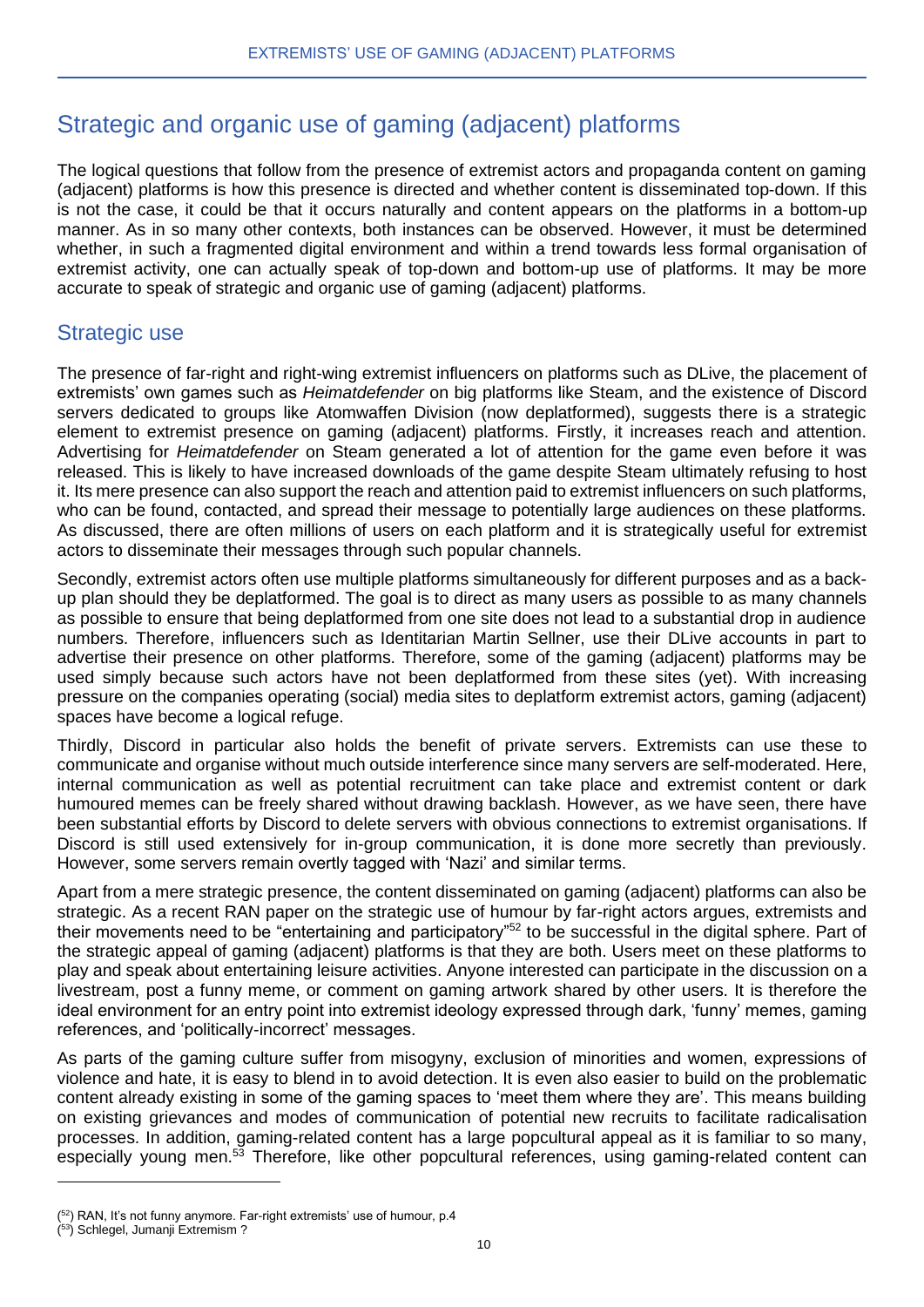increase the appeal of extremist propaganda both within gaming spaces and beyond, making it strategically useful to employ such references.

There is also concern over grooming tactics used by extremist actors on gaming (adjacent) platforms and chats. A recent RAN paper on the issue warned that groomers could play with other users, talk to them during gameplay, and then try to steer the conversation towards feelings of anger or other grievences, which they could then seek to exploit in further conversations, potentially facilitating radicalisation processes. Extremist actors may also appeal to a gamer's feelings of loneliness, insecurities and other potential risk factors they uncover while playing video games with them.<sup>54</sup> Such grooming activities could take place via in-game chats, but also on Discord servers, through voice communication during video game play, or on livestreaming platforms such as Twitch. Importantly, it is believed that far-right actors are more likely to use humorous content and target big groups when seeking to engage in grooming, whereas Islamists may take a more individualised approach to grooming.<sup>55</sup> This belief, however, needs to be supported empirically by future research efforts.

#### Organic use

Gaming (adjacent) platforms are also used in a bottom-up or organic manner by individuals associated with extremist beliefs.

Firstly, there is an overlap between gamers and radicalised individuals. With an estimated 2.5 billion gamers worldwide, it would be very surprising if there were no radicalised individuals who play video games and enjoy communicating with others through gaming (adjacent) platforms. However, there is no evidence to suggest there is a causal link between enjoying video games and the risk of becoming radicalised. Nevertheless, because radicalised individuals are present on these platforms and may express their ideological beliefs while communicating with others, the overlap leads to an organic use of gaming (adjacent) platforms by such actors.

Secondly, as suggested above, parts of the gaming community are grappling with issues such as misogyny, male supremacism, hateful and antisemitic memes, a counter-movement to 'political correctness', and both references to and calls for violence.<sup>56</sup> A recent ADL report, for instance, found that while the majority of gamers emphasise positive aspects of gaming, a majority has also witnessed or been the victim of harassment, doxxing, racism, and hate against LGBTQ+ communities. Nearly a quarter of players reported exposure to far-right and white supremacist ideology.<sup>57</sup> Allowing such content due to a lack of moderation on gaming (-related) platforms, may facilitate the participation of radicalised indivdiuals in such spaces.<sup>58</sup>

Radicalised individuals may take to gaming spaces where such modes of communication occur not for strategic reasons but simply because they feel that their views are supported in such spaces. This may not only make them more confident in their views but could potentially facilitate radicalisation processes as a social collective and perceived in-group applauding calls to violence, for instance, may be believed to also support real life action. Because violent perpetrators are often praised in such communities, some individuals may feel emboldened to take action.

Thirdly, in some recent attacks, one could observe such an interplay between parts of digital communities and extremist perpetrators, who are emboldened by what they perceive as a supportive in-group and who then 'deliver' to them, e.g. in the form of livestreaming their attacks or the posting of manifestos. Even lone actors are usually not alone. They have or perceive themselves to be part of a supportive (digital) community.<sup>59</sup> The livestreams of the Christchurch and Halle attacks stem, in part, from the perpetrators' embeddedness in gaming (adjacent) communities, familiar with the visual style of both first person shooter games and 'Let's Play' videos, which were mimicked in the streams. $60$ 

<sup>&</sup>lt;sup>(54</sup>) RAN, Digital Grooming Tactics on Video Gaming & Video Gaming Adjacent Platforms: Threats and Opportunities ( <sup>55</sup>) Ibid., p.4

<sup>(</sup> <sup>56</sup>) Nagle, *Kill all Normies*

Won & Lewis, Male Supremacism, Borderline Content, and Gaps in Existing Moderation Efforts

DeCook, The Issue Isn't Incels. It's Racist Misogyny

<sup>&</sup>lt;sup>(57</sup>) ADL, Free to Play? Hate, Harassment and Positive Social Expériences in Online Games

<sup>(</sup> <sup>58</sup>) RAN, Digital Terrorist and 'Lone Actors'

 $(59)$  Ibid.

<sup>(</sup> <sup>60</sup>) Schlegel, Jumanji Extremism ?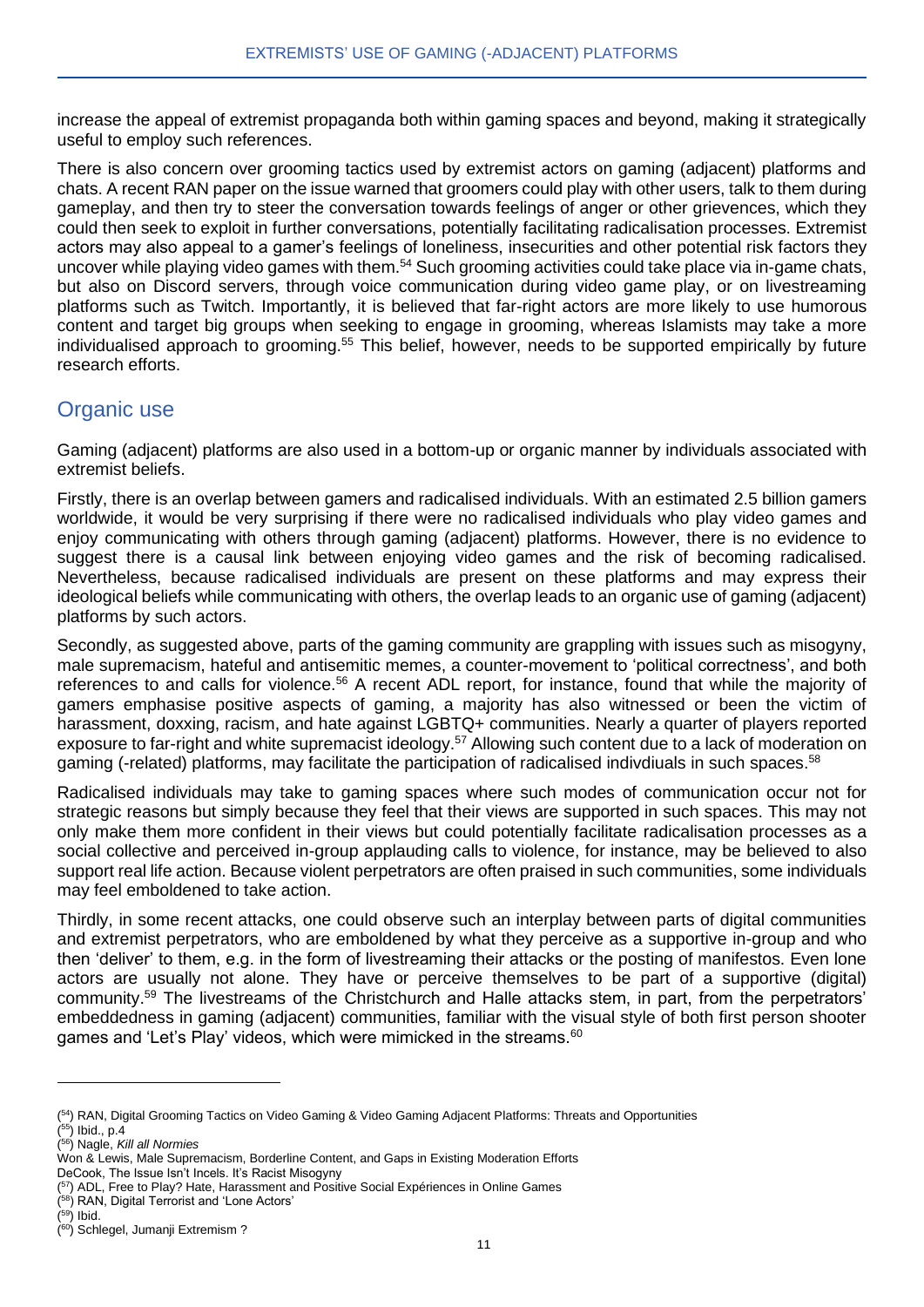It is unlikely that anyone ordered them to stream their attacks or that they did so for purely strategic reasons. Rather, they used the tools they were familiar with from the gaming space and appealed to their in-group on chanboards and other platforms, who often praised right-wing perpetrators before, by giving them the ultimate immersive experience in the attack through a livestream. The Halle attacker's manifesto also specifically uses chan-cultural references as well as gamification elements such as 'achievements', underlining that he saw himself as part of this community and 'spoke' to his peers through the manifesto.

As discussed, multiple attackers posted their manifestos on chanboards, giving their perceived in-group a 'heads-up' as to what was about to happen.<sup>61</sup> The Christchurch perpetrator infamously leaked his plans to the community by posting "Well lads, it's time to stop shitposting and time to make a real life effort post" shortly before he began his attack <sup>62</sup>. Therefore, many lone actor attackers seem to perceive themselves as part of such online communities and then deliver content back to these communities through manifestos, livestreams and comments.

# Key Lessons

- 1. Gaming (adjacent) platforms and related sites are used both strategically and organically by extremist actors.
- 2. Little regulation, a potentially large reach, and the possibility to tap into existing modes of communication make gaming (adjacent) spaces attractive for extremists.
- 3. Lone actors in particular can feel at home in such communities and seek to appeal to them by 'rewarding' them with the posting of manifestos and livestreaming of attacks.

<sup>&</sup>lt;sup>(61</sup>) Keen et al, Memetic Irony And The Promotion Of Violence Within Chan Cultures, p.8

<sup>(&</sup>lt;sup>62</sup>) Crawford, Chan Culture and Violent Extremism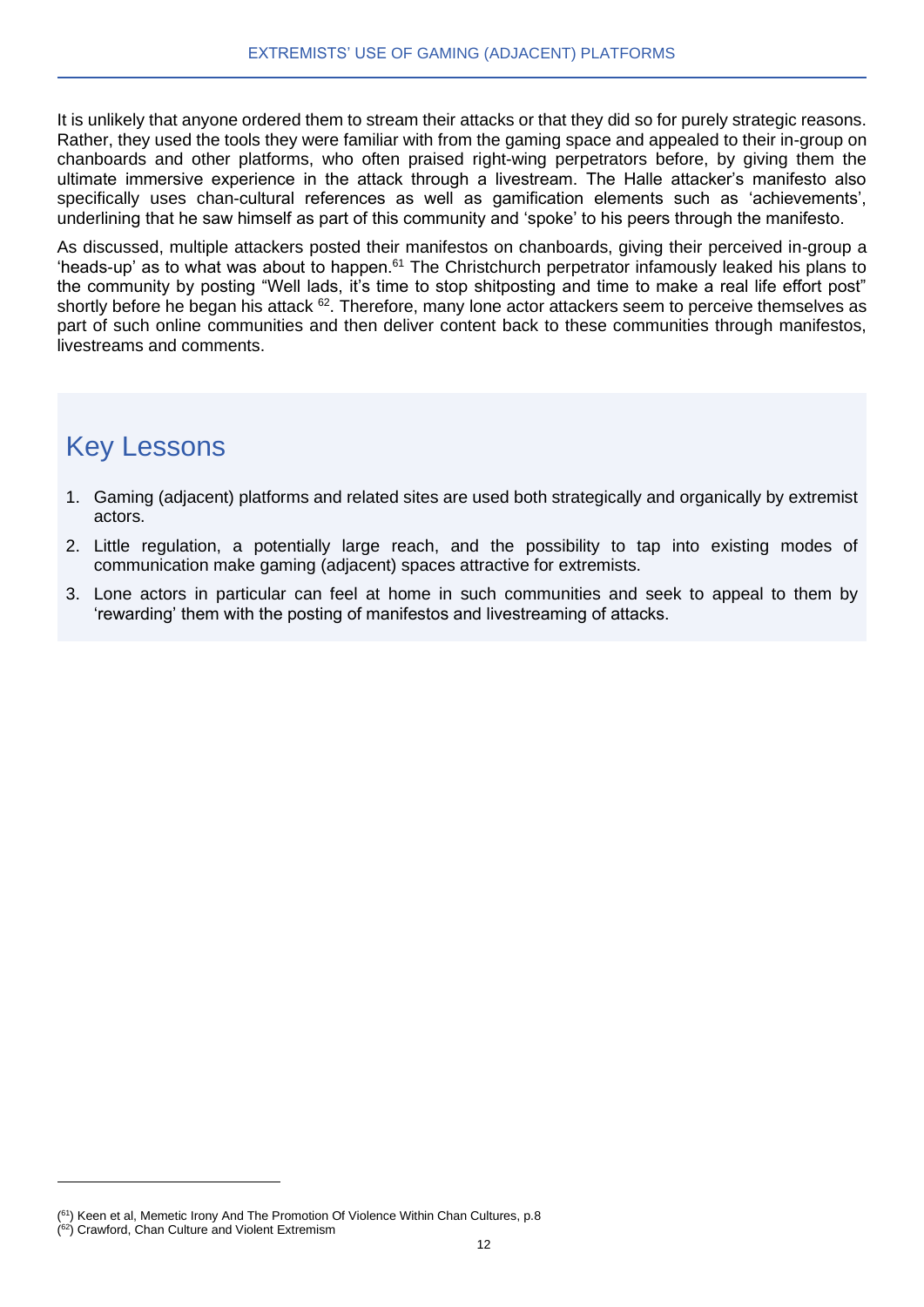# Primary and secondary prevention on gaming (adjacent) platforms

Currently, few primary or secondary prevention interventions take place on gaming (adjacent) platforms. In the following, potential approaches and important considerations for the development and implementation of future programmes within gaming spaces are discussed. Considering the limited evidence of the effectiveness of P/CVE interventions in the gaming space, these should be read as suggestions rather than firm recommendations.

## Subcultural knowledge

The language on gaming (adjacent) platforms pertaining to dark humoured memes, subcultural codes, and gaming references as well as the specific tone of each platform are usually not easy to understand intuitively. Similar to implementing P/CVE measures in other contexts, preventative efforts on gaming (adjacent) platforms will require comprehensive subcultural knowledge. Without such knowledge, one runs the risk of being immediately identified as part of the out-group and that content posted will simply not be appealing to the gaming audience. In this context, it must be noted that there is not *the* gaming culture and gamers do not present a homogenous target audience. While general subcultural knowledge of gaming references is the basis, each platform and, depending on the context, each discussion on a particular game may have its own conventions, codes, and tone. Part of the challenge is that content may not be easily identified as making reference to extremist narratives, as discussed in a recent RAN paper on the use of humor in far-right memes and related content.<sup>63</sup> On the other hand, there may also be overtly violent references pertaining to particular games without any connection to offline hate or extremist narratives. Distinguishing violent gaming culture references from other violent and hateful comments will only be possible for those with sufficient knowledge of both. Ultimately, only deep knowledge of such humorous codes as well as gaming references and conventions will ensure that prevention measures have a chance to be successful in gaming communities.

As a starting point, P/CVE organisations may consult with those who have intimate knowledge of a particular platform or game because they are part of the gaming community. Considering that there are 2.5 billion gamers in the world, it is almost certain that there will already be P/CVE professionals with such insider knowledge working in the field, i.e. it is very likely that organisations already have access to subcultural knowledge, although they may not be aware of it. Encouraging these individuals to support P/CVE measures on gaming (adjacent) platforms will be paramount for the success of any prevention efforts in the gaming space. There are also other organisations and individuals to consult with before developing and implementing prevention measures on gaming (adjacent) platforms. Academics who research either gaming in general or the use of gaming-related content by extremist actors or related associations, such as the Digital Games Research Association,<sup>64</sup> may help with the development of robust theories for prevention programmes in gaming spaces. Other organisations that could potentially support P/CVE organisations in gaining relevant subcultural knowledge are the International eSports Federation.<sup>65</sup> the Fair Play Alliance,<sup>66</sup> Games for Change,<sup>67</sup> the Game Changer project from TechSoup,<sup>68</sup> and Keinen Pixel den Faschisten (No pixel for the fascists).<sup>69</sup> Consulting with and making use of knowledge acquired by other organisations connected to the gaming space can support primary and secondary prevention providers in gaining the necessary subcultural knowledge to run successful campaigns on gaming (adjacent) platforms.

(65)<https://iesf.org/>

<sup>(&</sup>lt;sup>63</sup>) RAN, It's not funny anymore. Far-right extremists' use of humour

<sup>(64)</sup><http://www.digra.org/>

<sup>(66)</sup><https://fairplayalliance.org/>

<sup>(&</sup>lt;sup>67</sup>)<https://www.gamesforchange.org/>

<sup>(68)</sup><https://gamechangereu.org/>

<sup>(69)</sup><https://keinenpixeldenfaschisten.de/>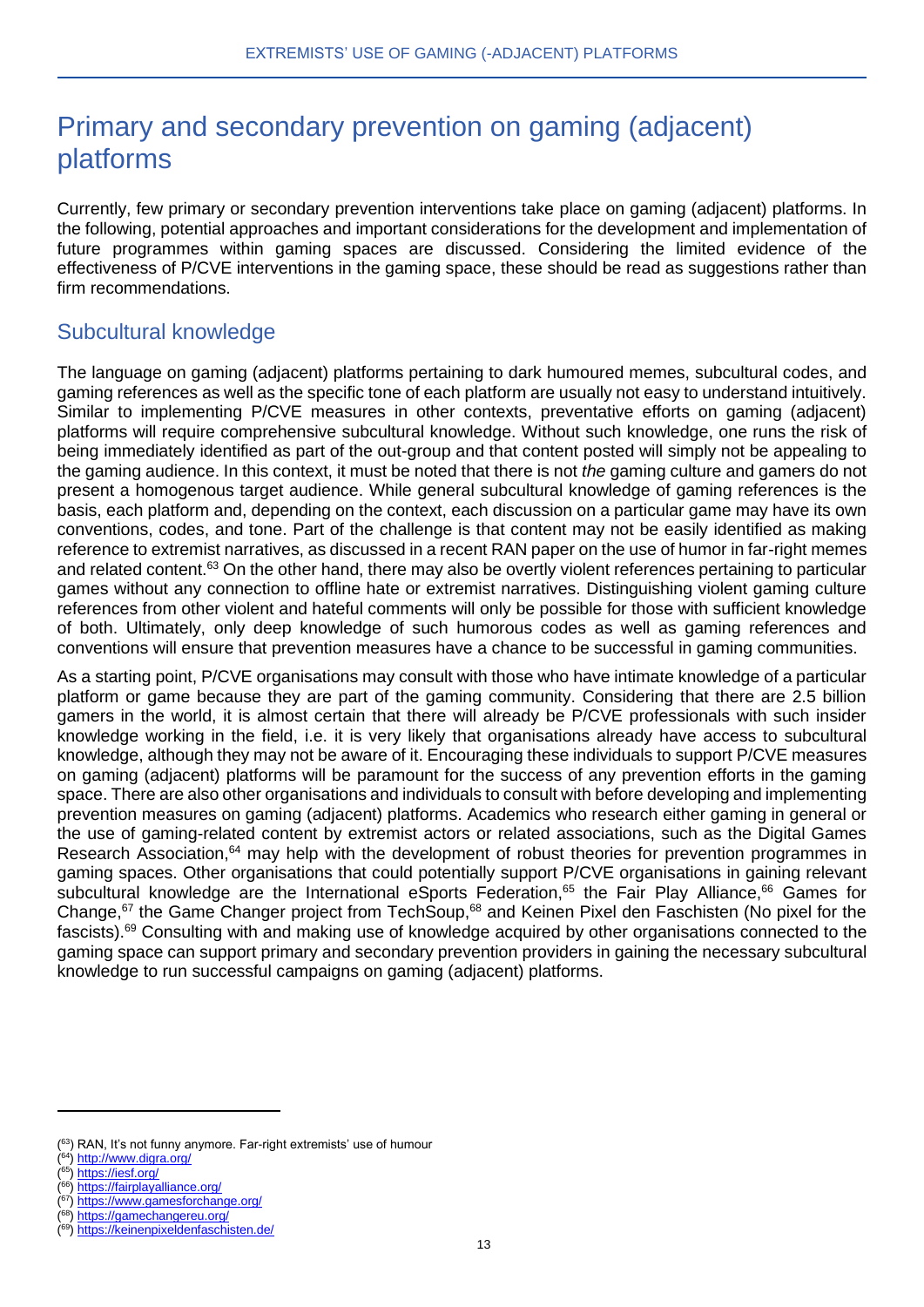## Identifying at-risk gamers

It would be ideal if at-risk individuals could be identified on gaming (adjacent) platforms, approached, and then directed to appropriate support systems. A recent RAN conclusion paper advises that the use of risk assessment tools and self-harm assessment tools should be explored in digital environments to help identify users who could be ready to take offline action. In addition, warning signs such as expressing an urgent need to act and an existential threat to the in-group or searching for manuals to build weapons, should always be kept in mind when engaging on digital platforms.<sup>70</sup> However, identifying at-risk gamers is very difficult on gaming (adjacent) platforms. Firstly, livestreams are often deleted after the stream ends, making it difficult to trace users posting disturbing content in the chats. On Discord, many servers are not open to the public and it is unfeasible for P/CVE actors to join every single one of the almost 7 million servers on the platform. Therefore, it will be difficult to gain access to the necessary material to judge whether individual users are at-risk. Secondly, references to violence are abundant in environments where violent games are discussed. It can be challenging to identify when a comment is referring to violence in a gaming context or uses the violent gaming content to comment on offline events. Thirdly, gaming communities grapple with problems such as shitposting, trolling, dark humour and misogyny.

In some communities the tone may be generally disturbing but not indicative of any offline risk. In these settings, comments of those who are at risk may blend in with the large amount of disturbing content, making identification at the individual level extremely hard. None of this should deter practitioners from seeking to identify at-risk gamers but they should be aware of the specific challenges these environments pose. One potential avenue to take could be raising awareness for existing family support measures or programmes advising worried family and friends of potentially at-risk individuals and specifically including references to gaming environments or highlighting possible ways of facilitating a healthy engagement with gaming and gaming spaces.<sup>71</sup> This, however, is only advisable when organisations possess enough subcultural knowledge of these spaces to adequately support families or when there is a cooperation with actors who already provide support for gamers and their family members.

#### Supporting bottom-up counter-speech

While there have been very few professional measures against extremism, there have been some incidences where parts of the gaming community have pushed back against extremists on their platforms. For instance, when the Identitarian game *Heimatdefender: Rebellion* was advertised on Steam, parts of the Germanspeaking community resisted. The game was flagged by hundreds of users before it was even released and, in the end, Steam decided not to host the game on its platform at all. Such bottom-up counter-speech efforts can be supported by P/CVE actors similar to the support of other grassroot counter-speech movements offline and online, e.g. the YouthCAN project run by the Institute for Strategic Dialogue empowering young people to engage in counter-speech.<sup>72</sup> Similarly, positive influencers on gaming (adjacent) platforms could be supported by P/CVE organisations in their efforts to promote inclusion, tolerance, and democracy on their platforms. Influencers could receive training or be made aware of the possibility to reach out to counterextremism experts when they notice potentially harmful content or potentially extreme users on their platforms. In addition, it may be fruitful to work with gaming (adjacent) platforms directly and find productive ways to alert users to harmful content as well as encourage them to flag extremist content or hateful comments they come across while spending time on the platform.

## Becoming part of the gaming (adjacent) spaces

In addition to supporting bottom-up counter-speech, P/CVE organisations could also seek to become part of gaming (adjacent) platforms. Just being actively present, for instance by establishing accounts posting about Exit work or spreading positive, alternative messages as a counterweight to extremist or conspiratorial messages may help to increase awareness of extremists on the platforms and shift the tone on gaming

<sup>(</sup> <sup>70</sup>) RAN, Digital Terrorist and 'Lone Actors'

<sup>(&</sup>lt;sup>71</sup>) <https://www.healthygamer.gg/>

<https://youngminds.org.uk/find-help/for-parents/parents-guide-to-support-a-z/parents-guide-to-support-gaming/>

<sup>(</sup> 72)<https://www.isdglobal.org/youth-civil-activism-network-youthcan/>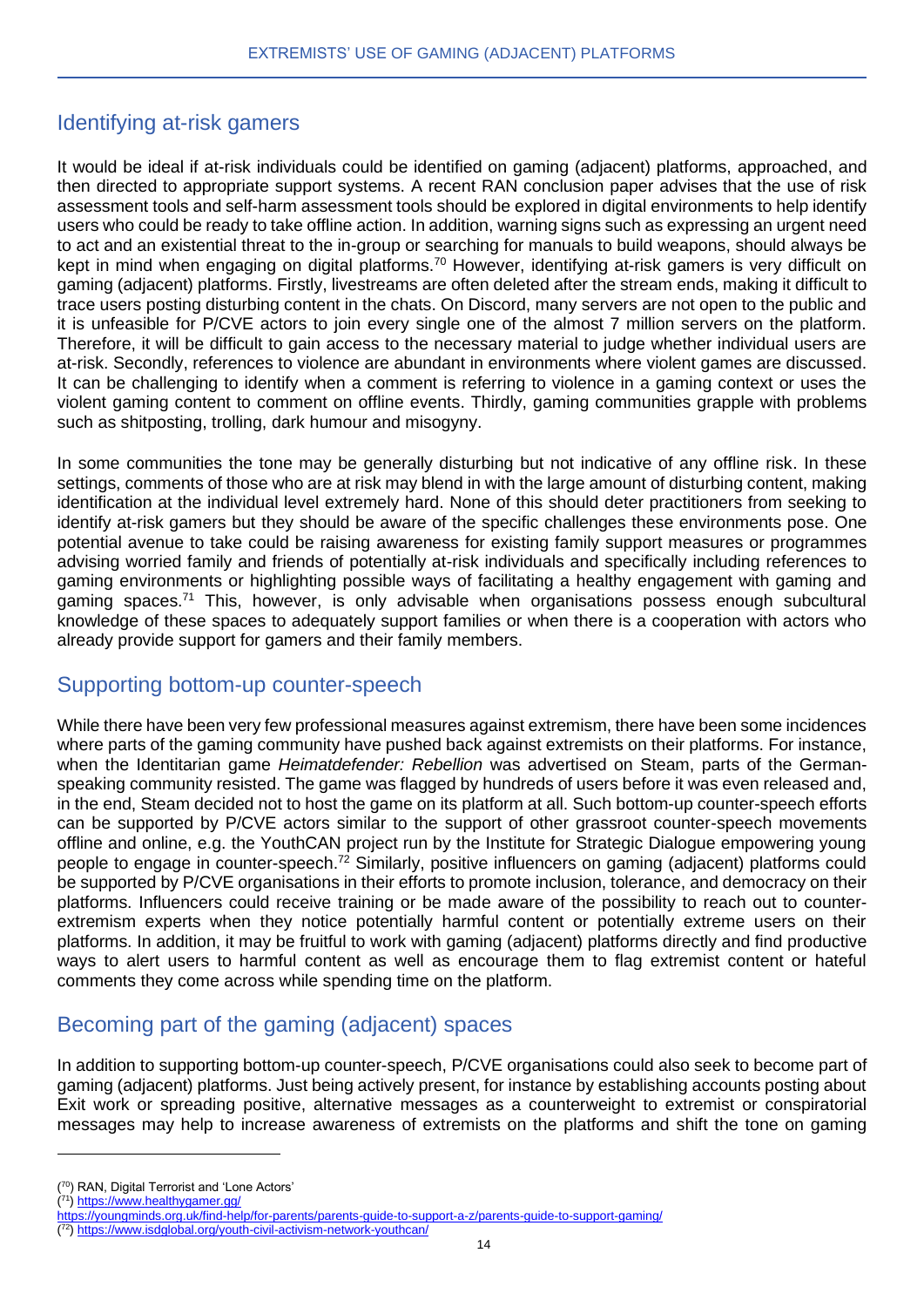(adjacent) platforms. Such presence may also motivate other users to reach out to P/CVE accounts and alert them to users they perceive to be radicalised or at risk. In addition to creating own accounts, there are also other ways to become part of gaming spaces without necessarily engaging in active prevention work. There could, for instance, be targeted advertising employed with a variation of the Redirect Method, $73$  to address users who are members of Discord servers tagged with 'Nazi' or similar tags. Another possibility would be the participation on existing channels, e.g. appearing in talkshows on Twitch to establish a visible but relatively low profile presence in these spaces and test how users react.

#### Using gaming (adjacent) platforms as communication channels

Many gaming (adjacent) platforms are not only used for gaming but similar to social media networks and for discussions on all kinds of issues. Therefore, approaches that have been tried in other digital communication environments are likely to be a fruitful starting point to think about the use of gaming (adjacent) platforms as communication channels. For instance, streamers could be asked for permission for P/CVE actors to be present in the chats during livestreams and to participate in the conversations. While this requires presence in real-time, it could help to establish communication between the account used by the prevention provider and other users on the platform. Importantly, conversations do not have to and probably should not start with disclosing that one is there to counter extremism on the streaming platform but rather to participate in the flow of the conversation. This could also be used to gain more knowledge about the atmosphere and language used on the platform before implementing any projects on the platform in question.

According to a recent report published by the Centre for Research and Evidence on Security Threats (CREST), there is an increase in engagement from P/CVE actors with online audiences but largely in an ad hoc and rather uncoordinated manner. However, the importance of digital youth work generally and digital outreach for P/CVE is likely to increase further in the coming years.<sup>74</sup> Initial projects exist, such as the German streetwork@online,<sup>75</sup> but more training in digital youth work is needed in the P/CVE field. Knowledge on such digital outreach could also support prevention measures on gaming (adjacent) platforms. While games may be part of the conversation or could help to initiate conversations, digital engagement could be multi-faceted and pertaining to a variety of topics audiences discuss on these platforms. The German Amadeu Antonio Foundation has begun with a pilot project using digital outreach on Steam and Twitch but it is too early to draw conclusions or evaluate the effectiveness.<sup>76</sup> Nevertheless, it seems promising to consider such digital outreach on gaming (adjacent) platforms for future prevention projects.

## Using gaming to open conversations

Similar to extremists using gaming and discussions about gaming to open the conversation with individuals, they could potentially draw towards a process of radicalisation, primary and secondary prevention could employ gaming to engage in positive conversations with audiences interested in gaming. The Dutch police, for instance, has implemented a pilot project "Gamen met de Politie" (Gaming with the police), in which gamers have the chance to play various games – from *Fifa* to *Fortnite*, *Call of Duty* and *Mario Kart* - with police officers.<sup>77</sup> Rather than declaring the project as aimed at preventing or countering extremism and pushing conversations on this issue, the police officers are first and foremost speaking to the gamers about the game and everyday situations that come up in the discussion naturally. As such, gaming serves as an easy and positive way to start a conversation. From this positive interaction, it then becomes easier to follow up on potentially more controversial topics.

In addition, as suggested by a recent RAN Spotlight, eSports could be an avenue for opening conversations with gaming communities.<sup>78</sup> Offline sport has long been recognised as a way to support prevention efforts as it provides positive interactions, increases resilience, promotes social inclusion, and empowers participants.<sup>79</sup> There are similar mechanisms at play in online competitions. Also, eSports can provide

<sup>(&</sup>lt;sup>73</sup>)<https://moonshotteam.com/redirect-method/>

 $(74)$  Lewis & Marsden: Countering Violent Extremism Interventions: Contemporary Research, p.31

<sup>(&</sup>lt;sup>75</sup>)<https://www.streetwork.online/> [in German]

<sup>&</sup>lt;sup>(76</sup>)<https://www.amadeu-antonio-stiftung.de/projekte/good-gaming-well-played-democracy/> [in German]

<sup>(</sup> <sup>77</sup>)<https://gamenmetdepolitie.nl/> [in Dutch][; https://www.instagram.com/gamenmetdepolitie/?hl=de](https://www.instagram.com/gamenmetdepolitie/?hl=de) [in Dutch]

<sup>(&</sup>lt;sup>78</sup>) RAN Spotlight, Online Gaming Platforms, p.11f

<sup>(</sup> 79) UNODC, Preventing Violent Extremism Through Sport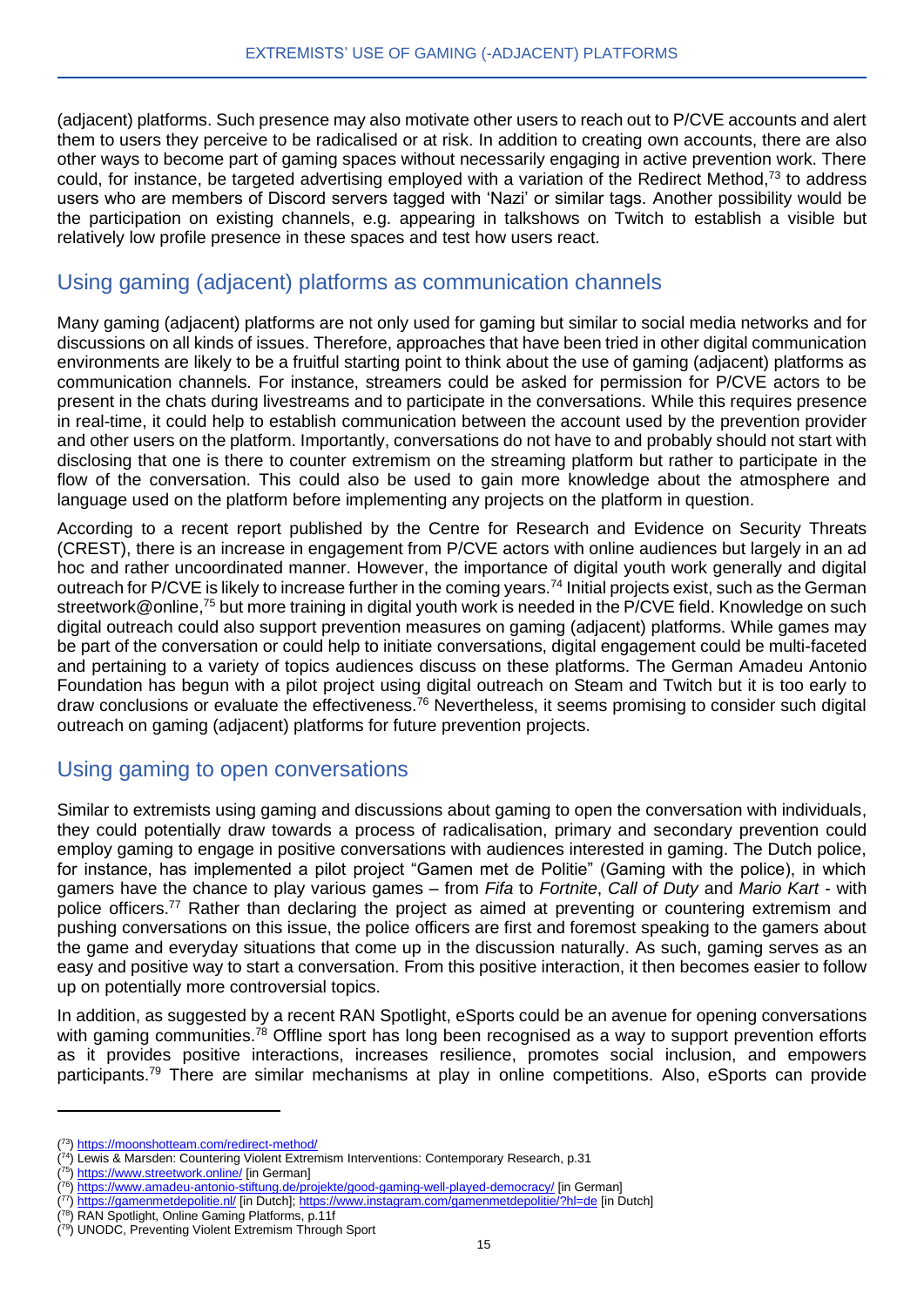positive interaction, a feeling of unity through collaboration, and the experience that a common interest can transcend cultural barriers. The Spotlight calls on practitioners to use the knowledge accumulated in offline sport projects and design eSports programmes to mirror what has worked in the offline sphere. These programmes may then provide a positive entry point into interactions with communities similar to the project organised by the Dutch police.

There are also other ways to start a conversation via gaming. For instance, it could easily be imagined that a Twitch channel or 'Let's Play' videos discussing and playing positive games with a political or social message, such as *Through the Darkest of Times*, <sup>80</sup> could be part of a primary prevention project seeking to establish a line of communication to streaming audiences. Any P/CVE measures acknowledging gaming as a positive force and games' contribution to fun and wellbeing are likely to be more effective than approaches suggesting that gaming in itself or gaming (adjacent) platforms are dangerous and audiences should be 'protected' from such influences.

#### Using serious games

Not all games are aimed at pure entertainment. There are 'serious games' developed to be educational and transmit important lessons to players. Such games are used in a variety of fields, including healthcare and military training, and have also been suggested as a tool to teach knowledge on terrorism and counterterrorism.<sup>81</sup> The International Centre for Counter-Terrorism (ICCT) at The Hague, for instance, released a serious game exploring the aftermath of the 2011 attack in Norway.<sup>82</sup> The Game Changer project from TechSoup has also developed serious games on various topics<sup>83</sup> and there is an increasing amount of apps and games aimed at curtailing misinformation.<sup>84</sup> Serious games promoting ideas against extremism could be advertised on gaming (adjacent) platforms. These could be streamed on channels established by P/CVE actors, or could be promoted with the help of established streamers discussing and playing such games on their own channels, potentially with contributions from P/CVE actors in the stream.

#### Gaming references & 'nerd culture'

It is unsurprising that gamers find not only gaming (adjacent) platforms but also gaming cultural references appealing. Using such references, both on gaming (adjacent) platforms and beyond, may help to establish access to gaming communities as an audience for other P/CVE measures such as alternative or counternarratives. Gamers as an audience are not confined to gaming (adjacent) platforms, they will also watch YouTube videos, scroll through Instagram, and chat on other platforms. But they may find gaming references and gaming aesthetics especially appealing if they are avid gamers. Therefore, using such references and appropriating the visual styles of popular games can help to make P/CVE content more appealing to audiences who enjoy gaming. For instance, video-based narrative campaigns could copy the visual style of popular videogames similar to Daesh using a first-person shooter perspective and actual footage from Call of Duty in some of its propaganda videos.<sup>85</sup> The appropriation of such aesthetics does not necesssarily need to involve violence. The Austrian narrative campaign Jamal al-Khatib,<sup>86</sup> for instance, appropriates certain stylistic elements featuring prominently in the Assassin's Creed video games, including a hooded protagonist, shots on rooftops, and over-the-shoulder-shots used in many video games to increase the player's feeling of presence in the events displayed on screen. Videos could also appropriate comic styles, such as found in the Super Mario Brothers games. Considering that nostalgic retro games are popular with many gamers and that extremist actors have also used such retro visual styles in their propaganda efforts, such as the Heimatdefender game,<sup>87</sup> it is not unreasonable to believe that such visual styles may be appealing to gamers. Narrative campaigns using such appropriation of visual styles found in gaming could be placed on gaming (adjacent) platforms but also on other popular sites such as YouTube or Instagram as it is likely that those familiar with gaming aesthetics will also frequent these platforms.

(<sup>82</sup>)<http://icct.nl/flashpoints-game/>

<sup>(</sup> <sup>0</sup>)<https://paintbucket.de/en/ttdot>

<sup>&</sup>lt;sup>(81</sup>) Xiang, Bridging the Gap Between Counterterrorism Research and Practice Through Game-Based Learning

<sup>(83)</sup><https://gamechangereu.org/play/>

 $(84)$  Plaum, Fighting the infodemic, one game at a time

<sup>(</sup> <sup>85</sup>) Schlegel, Jumanji Extremism ?

<sup>(&</sup>lt;sup>86</sup>) Se[e https://ec.europa.eu/home-affairs/content/jamal-al-khatib-%E2%80%93-my-path\\_en](https://ec.europa.eu/home-affairs/content/jamal-al-khatib-%E2%80%93-my-path_en)

<sup>(&</sup>lt;sup>87</sup>) Schlegel, No Child's Play: The Identitarian Movement's 'Patriotic' Video Game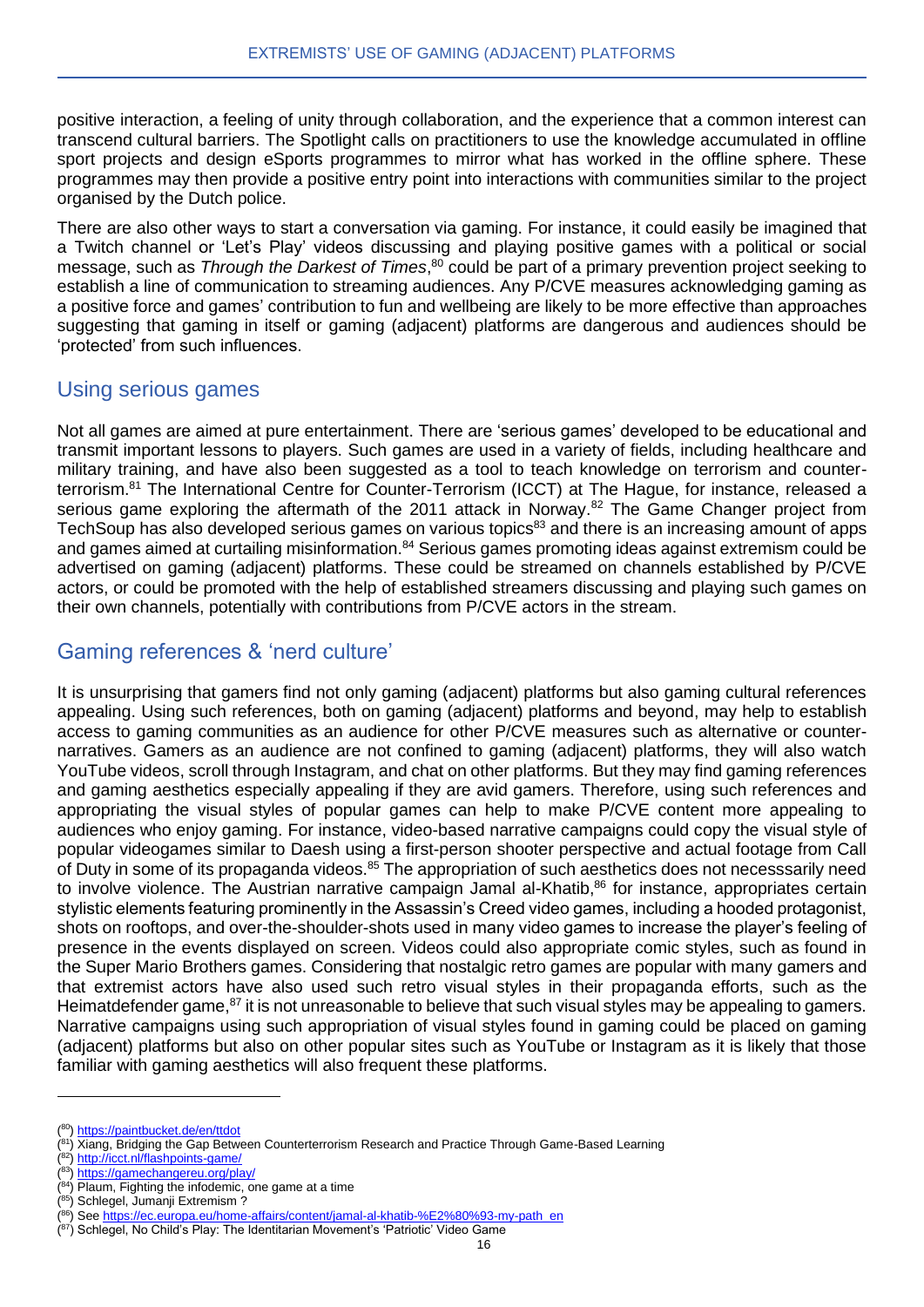In addition, gamers have many other identities and interests aside from being a gamer, exemplified by the variety of topics discussed on Discord servers. This includes, but is not limited to, 'nerd culture' topics, most notably anime (almost 140 000 servers), manga (15 000 servers), KPop (over 10 000 servers), memes (over 50 000 servers), roleplay (over 98 000 servers), and fantasy (over 10 000 servers).<sup>88</sup> As discussed, it may be difficult to use gaming-related content without the sufficient subcultural knowledge. However, if there is knowledge on other popular topics such as anime, starting conversations about 'nerd culture' topics could help establish a channel of communication even when the knowledge of gaming is less pronounced in the P/CVE project team. In addition, it may also be possible to appropriate aesthetics usually found in animes or KPop videos for alternative and counter-narrative campaigns, which could then be disseminated on gaming (-adjacent) platforms and beyond. Given the large amount of servers dedicated to these topics, the chances that such content would be clicked on when placed in the appropriate spaces, can be regarded as relatively high. By acknowledging other prominent topics discussed on gaming (adjacent) platforms and utilising the full breadth of diversity on such platforms, P/CVE content without references to gaming could be used to make an impact in such spaces.

#### What not to do

As with any other primary or secondary prevention measure, there are caveats to be considered before implementing P/CVE measures on gaming (adjacent) platforms as well as assumptions and actions that should clearly be avoided.

- 1. **Viewing gaming as a problem to be solved**: Whether one chooses to work with gaming communities directly, seeks to implement prevention measures on gaming (adjacent) platforms, or wants to use gaming-related content for other types of interventions, neither gaming, gaming (adjacent) platforms nor gamers should be treated as a threat or a problem to be solved. Even when not explicitly stated, gaming communities are likely to be able to detect when the underlying assumption for engaging with them is one of threat and risk management. Since the 1990s, many public discussions about gaming have been linked to violence such as school shootings, despite unclear evidence of the link between violence and gaming.<sup>89</sup> This makes gamers particularly alert to new perceptions of risk and accusations of violence directed to their communities. Therefore, any suggestions that gaming or gamers are a threat should be avoided.
- 2. **Treating gamers as more susceptible to radicalisation**: There is no evidence to suggest that gamers are more susceptible to radicalisation or propaganda and should be considered as an 'at risk' community. It is hardly surprising there is some overlap between gamers and radicalised individuals, given that over 2.5 billion people are gamers but this correlation does not mean that there is a causal link between gaming and radicalisation.<sup>90</sup> Perceiving gamers as 'at risk' will not only cause problems when seeking to engage gamers in P/CVE efforts, it will also lead to misdirected policy and practice initiatives.
- 3. **Disregarding religious extremism**: Much of the discussion on extremist content on gaming (adjacent) platforms focuses on right-wing extremism. This is logical since most real-world incidents linked to gaming spaces have been perpetrated by right-wing individuals and much of the publicly available extremist content on these platforms derives from the right-wing spectrum. However, this does not mean that religious extremism should be disregarded. The fact that there are, for instance, only a handfull of Discord servers tagged with 'jihad' does not necessarily mean there are no jihadists on the platform, it only means they are less vocal than far-right actors who boldly and overtly display their ideological beliefs in user names, profiles and server names.
- 4. **Trying to do everything at once**: It will be unfruitful to attempt to include every single suggestion discussed above within a P/CVE project on gaming (adjacent) platforms or be present on all gaming (adjacent) platforms at once. All of the avenues discussed may be worthwhile but a single intervention project will hardly be able to do digital youth work, identify at-risk gamers, play games with the community, and organise an eSports tournament. In addition, because there have been only so few P/CVE efforts in these spaces so far, it is advisable to engage in a bit of trial and error to determine which of the

<sup>(88)</sup> Numbers retrieved from disboard.org on June 27, 2021

<sup>(89)</sup> American Psychological Association, APA Resolution on Violent Video Games

<sup>(&</sup>lt;sup>90</sup>) RAN Spotlight, Online Gaming Platforms, p.11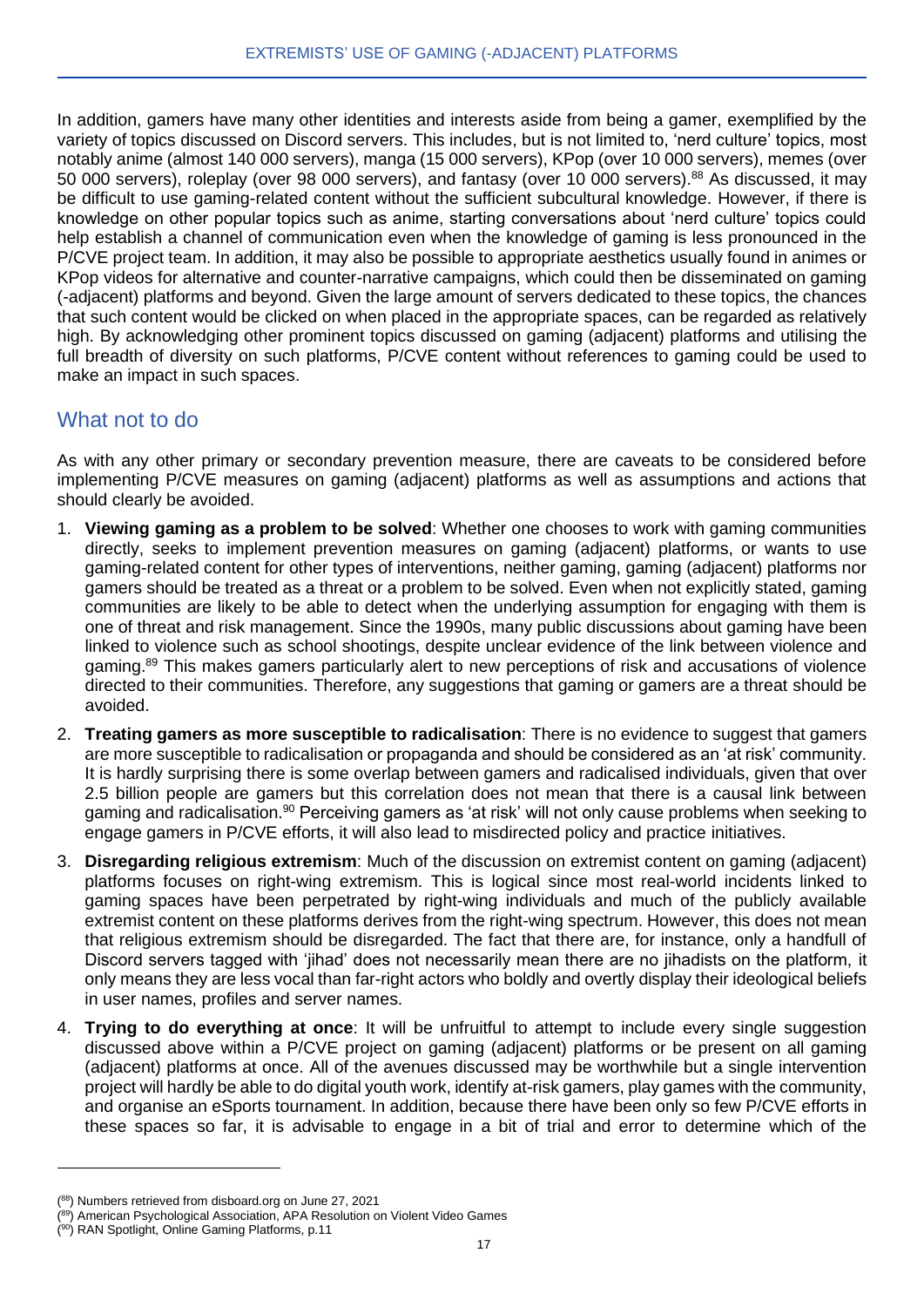possibilities gaming (adjacent) platforms are most promising for which specific type of primary or secondary prevention initiatives.

- 5. **Copycat P/CVE**: Trying to copy the dark humoured memes and gaming language or using gaming simply because extremist actors are believed to use them successfully, is unwise. While inspiration can and should be taken from what 'works' for these actors, it is neither necessary nor advisable to employ a type of copycat P/CVE in the gaming space. The chances that gamers will see right through that and perceive it as gimmicky at best, are relatively high.
- 6. **Meeting them where they are vs**. **invading spaces**: There is an inherent tension, especially in digital prevention, between the necessity to meet audiences where they are and being perceived as invading their spaces in such a way that it causes backlash. A certain degree of caution is necessary when beginning to implement prevention measures on gaming (adjacent) platforms. There is little use in joining Discord servers and, more or less randomly and certainly uninvitedly, starting P/CVE work. In addition, it may not always be possible to join servers where secondary prevention measures would be appropriate due to vetting processes on extremist servers. Also, going in undercover to attempt CVE work is likely to be perceived as an invasion and therefore fruitless. There should be a sense of proportion of what audiences will deem appropriate, which spaces lend themselves to prevention work and which spaces are better left untouched.

# Key Lessons

- 1. The development of subcultural knowledge is the basis for all primary and secondary prevention efforts in gaming spaces.
- 2. Involvement in gaming spaces can range from supporting bottom-up counter-spreech to establishing a presence on the platforms, the use of (serious) games, and gaming or 'nerd culture' references in narrative campaigns.
- 3. Viewing gaming (adjacent) spaces or gamers as a potential threat and 'at risk' group is discouraged.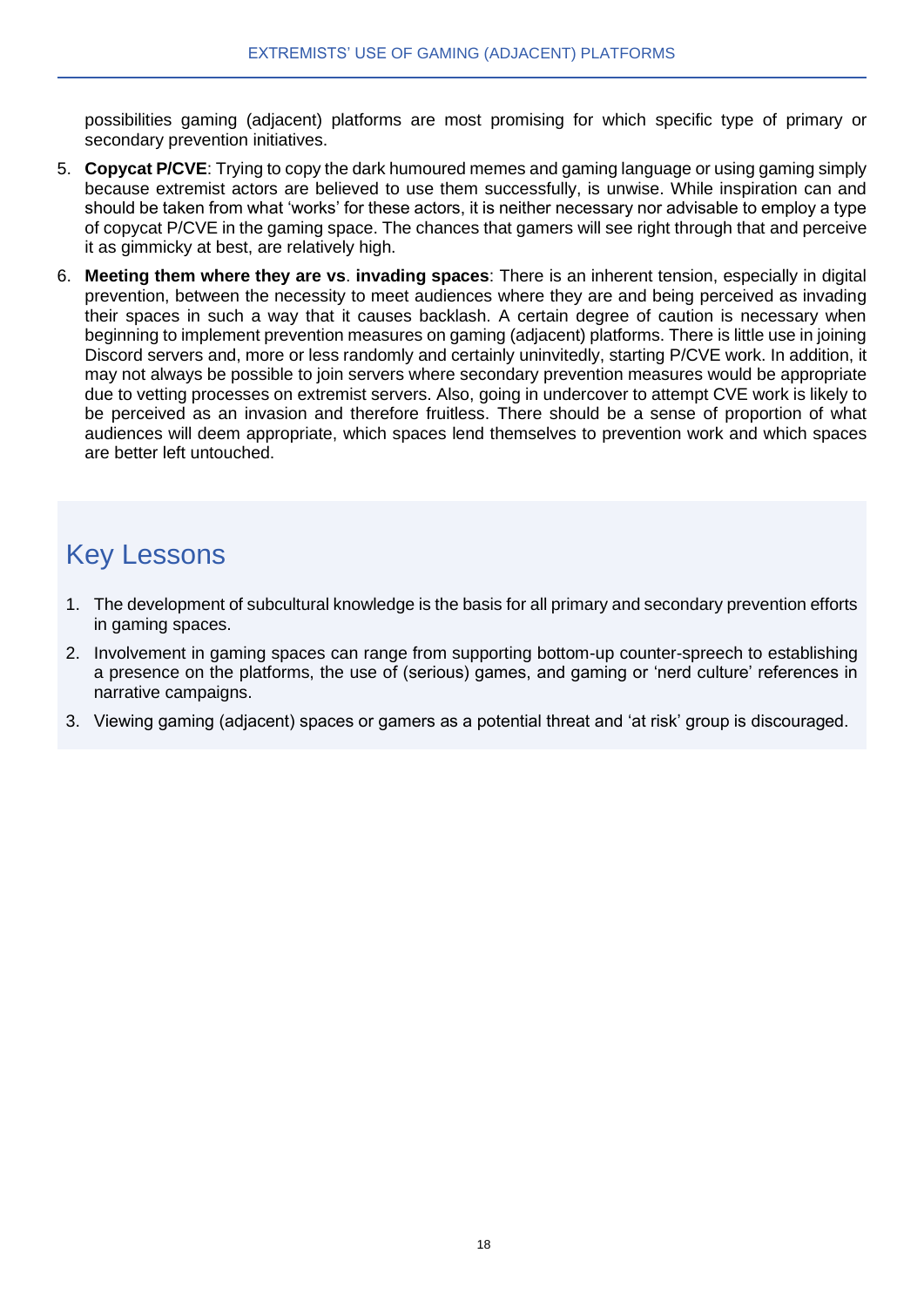# Key recommendations for P/CVE on gaming (adjacent) platforms

Gaming (adjacent) platforms have developed into important spaces, not only to speak about games and watch gaming streams, but to connect with likeminded individuals to chat on all sorts of topics. Since these platforms are frequented by millions of individuals, it renders them interesting for digital prevention efforts in both the primary and secondary prevention space, regardless of the presence of extremist actors on these platforms. More research is needed to better understand the impact of extremists' presence in these spaces and to judge potential counter-measures. Therefore, at this point in time, only generic recommendations can be derived from the information available.

## Recommendations

- 1. **Consult insiders**: There are a variety of individuals and organisations with theoretical and practical knowledge of gaming spaces and gaming-related content, who can improve our understanding of gaming spaces, and develop suitable interventions and subcultural knowledge.
- 2. **Speak to the platforms**: While not all gaming (adjacent) platforms are willing to support P/CVE measures, a number of platforms are, for instance, members of the Global Internet Forum to Counter Terrorism (GIFCT).<sup>91</sup> Liaising with the platforms will support the development of prevention projects that match the style and atmosphere of the platform in question.
- 3. **Start somewhere**: There are currently very few P/CVE projects that include gaming (adjacent) platforms. Given their general popularity and implication in the spread of extremist narratives, it is advisable that gaming (adjacent) platforms are better included in digital prevention efforts and that P/CVE organisations consider which parts of their expertise could be useful for programmes in such spaces.
- 4. **Use all aspects of gaming-related content** : Gaming (adjacent) platforms are not only spaces to play but also talk about games, joke about gaming, chat on everyday topics, exchange artwork on games etc. When thinking about primary and secondary prevention measures in gaming spaces, think broadly about the appeal of gaming-related content rather than focusing merely on playing the games.
- 5. **Think beyond gaming-related content:** These gaming (adjacent) platforms have turned into social media sites and users discuss everything from their favorite music to anime and politics. As such, there is no need to limit yourself to gaming-related content on these platforms as these other topics could also open avenues of conversation with the communities on the platforms.
- 6. **Know where you're going:** Gaming (adjacent) platforms differ considerably not only in their primary functions but the user communities and tone. For instance, P/CVE measures on Twitch will look very different from those on Steam or Discord. Consider the specificities of the platform you are targeting.
- 7. **Know who you're speaking to:** There is not just one gaming community, but many different, sometimes overlapping communities on various platforms. Those who enjoy watching Call of Duty streams on Twitch may or may not be the same people who post Mario Brothers memes in Discord. Targeting 'the gamers' will do very little to support prevention projects on gaming (adjacent) platforms.
- 8. **Don't reinvent the wheel:** Ask yourself whether the gaming space you are considering for your prevention project is really *fundamentally* different from other (digital) spaces you have experience in. In many cases, it will be possible to draw on lessons and approaches from offline, as well as other online projects, that were carried out previously. The label 'gaming' should not deter you from using these lessons when developing prevention measures in gaming spaces.
- 9. **Conduct research**: The use of gaming (adjacent) platforms by extremist actors and related issues of the use of videogames, gamification, and gaming-references are currently notoriously underresearched. At the moment, there are no research gaps, but rather a large research hole on this issue.

<sup>(&</sup>lt;sup>91</sup>)<https://gifct.org/membership/>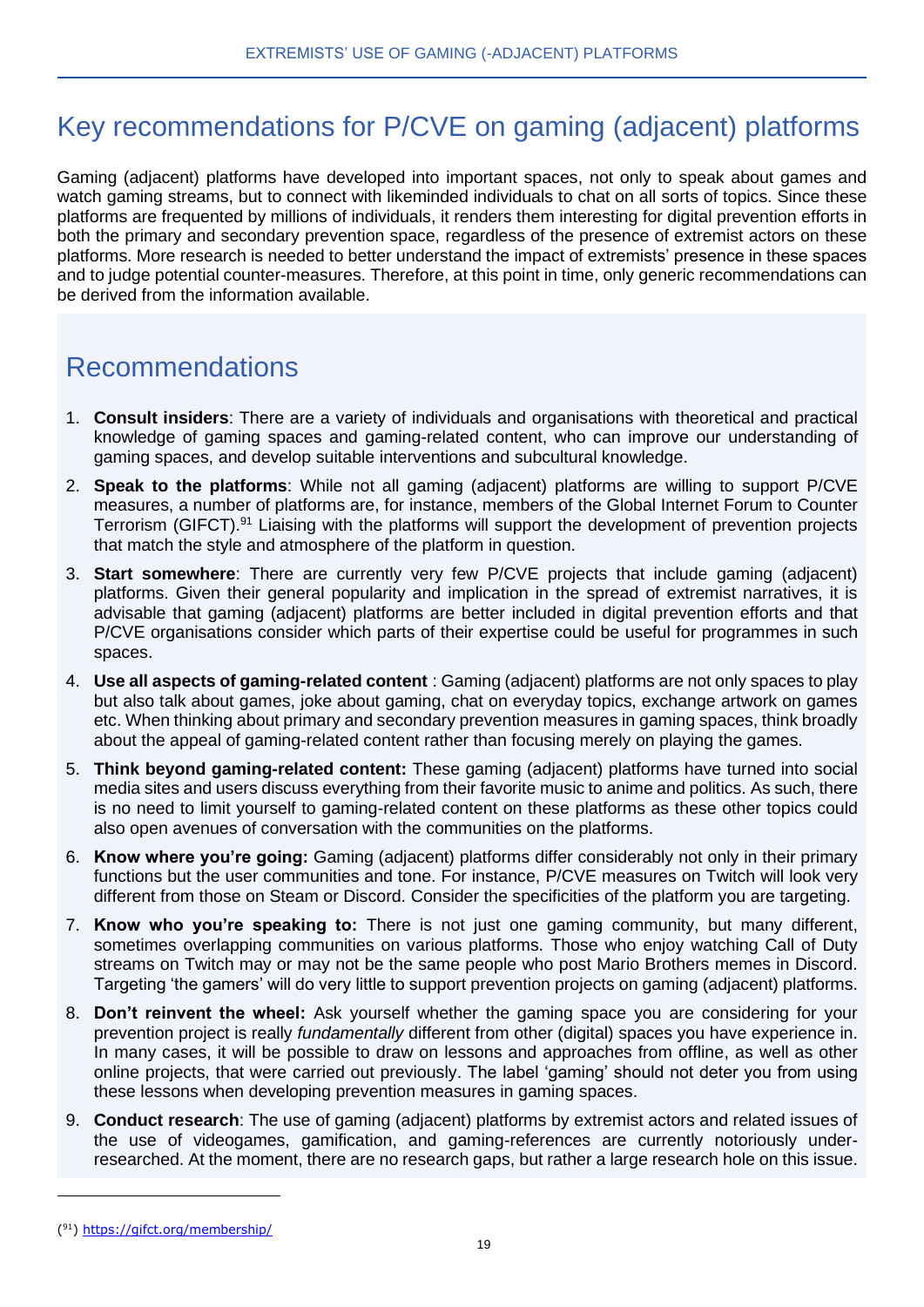Empirical research on gaming (adjacent) platforms and how gaming content could influence digitallymediated radicalisation processes is severely lacking. It is important to conduct more research in order to better understand and address the issue. Essential research questions may include the following.

- How prevalent are the presence of extremist actors and extremist content in gaming spaces?
- Are gaming (adjacent) platforms used by these actors like any other digital communications platform or is there something inherently appealing for them in gaming spaces?
- How influential are gaming spaces and gaming-related content for digitally-mediated radicalisation processes relative to other factors facilitating radicalisation?
- How are gaming spaces used differently (or similarly) by extremists of various ideological backgrounds?

# Further reading

- 1. Radicalisation Awareness Network (RAN) (2020). Extremists' Use of Video Gaming Strategies and Narratives. [https://ec.europa.eu/home-affairs/sites/default/files/what-we](https://ec.europa.eu/home-affairs/sites/default/files/what-we-do/networks/radicalisation_awareness_network/about-ran/ran-c-and-n/docs/ran_cn_conclusion_paper_videogames_15-17092020_en.pdf)[do/networks/radicalisation\\_awareness\\_network/about-ran/ran-c-and](https://ec.europa.eu/home-affairs/sites/default/files/what-we-do/networks/radicalisation_awareness_network/about-ran/ran-c-and-n/docs/ran_cn_conclusion_paper_videogames_15-17092020_en.pdf)[n/docs/ran\\_cn\\_conclusion\\_paper\\_videogames\\_15-17092020\\_en.pdf](https://ec.europa.eu/home-affairs/sites/default/files/what-we-do/networks/radicalisation_awareness_network/about-ran/ran-c-and-n/docs/ran_cn_conclusion_paper_videogames_15-17092020_en.pdf)
- 2. ADL (n.d.) Disruption and Harms in Online Gaming Framework. [https://www.adl.org/fpa-adl-games](https://www.adl.org/fpa-adl-games-framework)[framework](https://www.adl.org/fpa-adl-games-framework)
- 3. ADL (2019). Free to Play? Hate, Harassment and Positive Social Experiences in Online Games. <https://www.adl.org/media/13139/download>
- 4. Morgensen, C. and Helding Rand, S. (2019). Angry Young Men: A look insinde extreme online communities. [https://cfdp.dk/wp-content/uploads/2020/11/Angry-Young-Men-English-DIGITAL](https://cfdp.dk/wp-content/uploads/2020/11/Angry-Young-Men-English-DIGITAL-version-cfdp-oct-2020.pdf)[version-cfdp-oct-2020.pdf](https://cfdp.dk/wp-content/uploads/2020/11/Angry-Young-Men-English-DIGITAL-version-cfdp-oct-2020.pdf)
- 5. Radicalisation Awareness Network (RAN) (2021). The gamification of violent extremism & lessons for P/CVE. [https://ec.europa.eu/home-affairs/sites/default/files/what-we](https://ec.europa.eu/home-affairs/sites/default/files/what-we%20do/networks/radicalisation_awareness_network/ran-papers/docs/ran_ad-hoc_pap_gamification_20210215_en.pdf)  [do/networks/radicalisation\\_awareness\\_network/ran-papers/docs/ran\\_ad](https://ec.europa.eu/home-affairs/sites/default/files/what-we%20do/networks/radicalisation_awareness_network/ran-papers/docs/ran_ad-hoc_pap_gamification_20210215_en.pdf)[hoc\\_pap\\_gamification\\_20210215\\_en.pdf](https://ec.europa.eu/home-affairs/sites/default/files/what-we%20do/networks/radicalisation_awareness_network/ran-papers/docs/ran_ad-hoc_pap_gamification_20210215_en.pdf)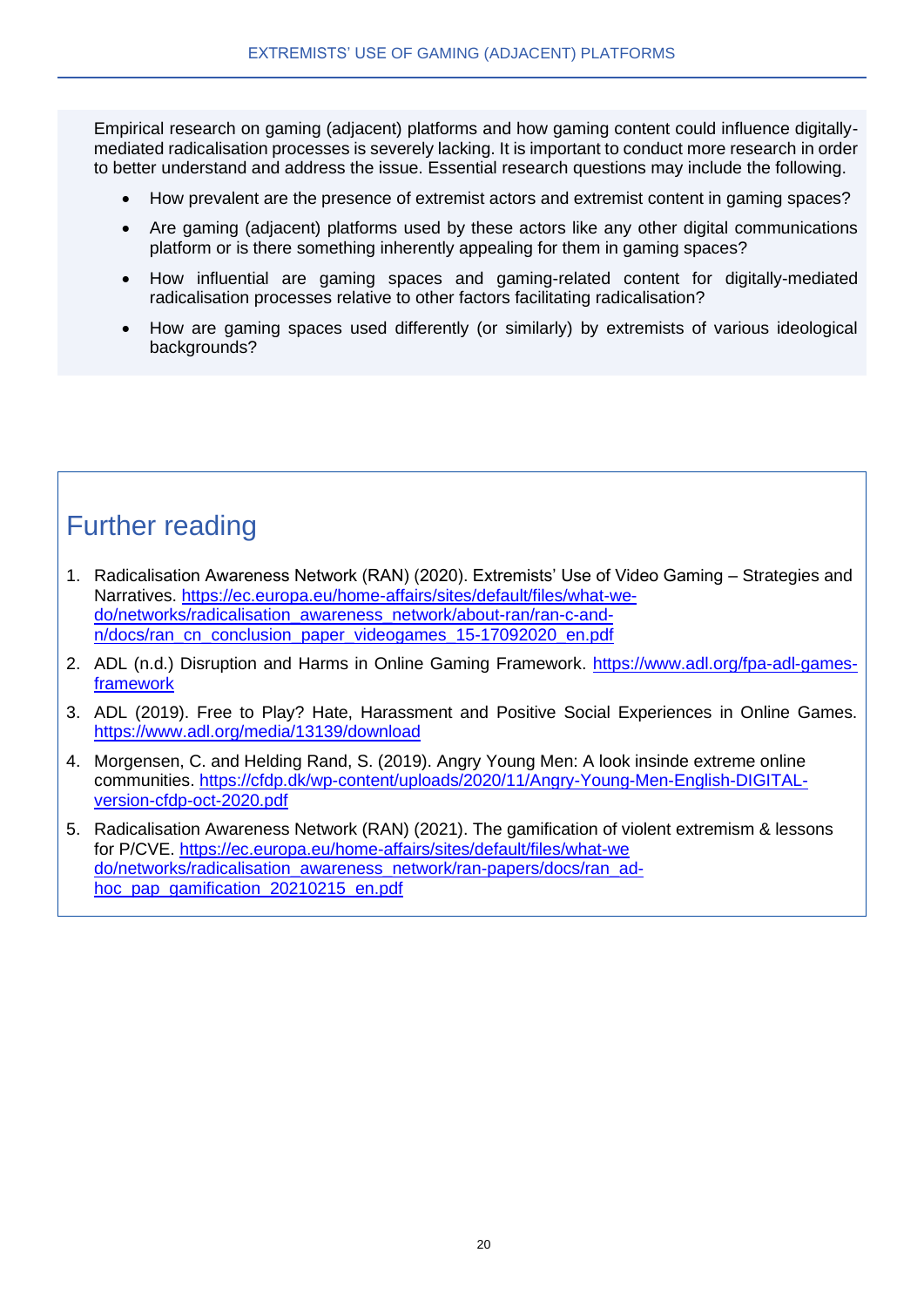# **Bibliography**

ADL (n.d.). This is Not a Game: How Steam Harbors Extremists. <https://www.adl.org/steamextremism#introduction>

ADL (2019). Free to Play? Hate, Harassment and Positive Social Experiences in Online Games. <https://www.adl.org/media/13139/download>

Alexander, J. (2018). Discord is purging alt-right, white nationalist and hateful servers. Polygon, February 28 [https://www.polygon.com/2018/2/28/17061774/discord-alt-right-atomwaffen-ban-centipede-central](https://www.polygon.com/2018/2/28/17061774/discord-alt-right-atomwaffen-ban-centipede-central-nordic-resistance-movement)[nordic-resistance-movement](https://www.polygon.com/2018/2/28/17061774/discord-alt-right-atomwaffen-ban-centipede-central-nordic-resistance-movement)

Allyn, B. (2021). Group-Chat App Discord Says It Banned More Than 2,000 Extremist Communities. NPR, April 5 [https://www.npr.org/2021/04/05/983855753/group-chat-app-discord-says-it-banned-more-than-2-](https://www.npr.org/2021/04/05/983855753/group-chat-app-discord-says-it-banned-more-than-2-000-extremist-communities) [000-extremist-communities](https://www.npr.org/2021/04/05/983855753/group-chat-app-discord-says-it-banned-more-than-2-000-extremist-communities)

American Psychological Association (2020). APA Resolution on Violent Video Games. <https://www.apa.org/about/policy/resolution-violent-video-games.pdf>

Andrews, F. and Pym, A. (2021). The Websites Sustaining Britain's Far-Right Influencers. BellingCat, February 24 [https://www.bellingcat.com/news/uk-and-europe/2021/02/24/the-websites-sustaining-britains](https://www.bellingcat.com/news/uk-and-europe/2021/02/24/the-websites-sustaining-britains-far-right-influencers/)[far-right-influencers/](https://www.bellingcat.com/news/uk-and-europe/2021/02/24/the-websites-sustaining-britains-far-right-influencers/)

BBC (2019). Germany shooting: 2,200 people watched on Twitch. BBC, October 10 <https://www.bbc.com/news/technology-49998284>

Bergengruen, V. (2020). How Far-Right Personalities and Conspiracy Theorists Are Cashing in on the Pandemic Online. Time, August 20<https://time.com/5881595/right-wing-conspiracy-theorists-coronavirus/>

Brace, L. (2021). The Role of the Chans in the Far-Right Online Ecosystem. GNET Insight. [https://gnet](https://gnet-research.org/2021/04/01/the-role-of-the-chans-in-the-far-right-online-ecosystem/)[research.org/2021/04/01/the-role-of-the-chans-in-the-far-right-online-ecosystem/](https://gnet-research.org/2021/04/01/the-role-of-the-chans-in-the-far-right-online-ecosystem/)

Brewster, T. (2020). Revealed: FBI Raided Discord Chats Of 'Unite The Right' Leader. Forbes, 8 January 2020 [https://www.forbes.com/sites/thomasbrewster/2020/01/08/revealed-fbi-raided-discord-chats-of-unite](https://www.forbes.com/sites/thomasbrewster/2020/01/08/revealed-fbi-raided-discord-chats-of-unite-the-right-organizer/?sh=4006757878ed)[the-right-organizer/?sh=4006757878ed](https://www.forbes.com/sites/thomasbrewster/2020/01/08/revealed-fbi-raided-discord-chats-of-unite-the-right-organizer/?sh=4006757878ed)

Browning, K. (2021). Extremists find a financial lifeline on Twitch. The Denver Post, 8 May 2021 <https://www.denverpost.com/2021/05/08/extremists-find-a-financial-lifeline-on-twitch/>

Clayton, N. (2021). Discord deleted thousands of 'violent extremist' servers last year. PC Gamer, 7 April 2021 <https://www.pcgamer.com/discord-deleted-thousands-of-violent-extremist-servers-last-year/>

Cohen, L. (2021). White nationalists are moving from YouTube to DLive. Daily Dot, 19 May 2021 <https://www.dailydot.com/upstream/dlive-streaming-white-nationalism/>

Counter Extremism Project (2019). Extremist Content Online: Twitch Streamed German Synagogue Shooting Proliferating on Telegram. [https://www.counterextremism.com/press/extremist-content-online](https://www.counterextremism.com/press/extremist-content-online-twitch-streamed-german-synagogue-shooting-proliferating-telegram)[twitch-streamed-german-synagogue-shooting-proliferating-telegram](https://www.counterextremism.com/press/extremist-content-online-twitch-streamed-german-synagogue-shooting-proliferating-telegram)

Crawford, B. (2019). Chan Culture and Violent Extremism. GNET Insight. [https://gnet](https://gnet-research.org/2019/12/31/chan-culture-and-violent-extremism-past-present-and-future/)[research.org/2019/12/31/chan-culture-and-violent-extremism-past-present-and-future/](https://gnet-research.org/2019/12/31/chan-culture-and-violent-extremism-past-present-and-future/)

D'Anastasio, C. (2021). A Game Livestreaming Site Has Become an Extremist Haven. Wired, 1 July 2021 <https://www.wired.com/story/dlive-livestreaming-site-extremist-haven/>

Day, K. (2015). Why terrorists love PlayStation 4. Politico, 15 November 2015 <https://www.politico.eu/article/why-terrorists-love-playstation-4/>

DeCook, J. (2021). The Issue Isn't Incels. It's Racist Misogyny. GNET Insight. [https://gnet](https://gnet-research.org/2021/03/19/the-issue-isnt-incels-its-racist-misogyny/)[research.org/2021/03/19/the-issue-isnt-incels-its-racist-misogyny/](https://gnet-research.org/2021/03/19/the-issue-isnt-incels-its-racist-misogyny/)

Der Spiegel (2019). The Growing Threat of Online-Bred Right-Wing Extremism. Der Spiegel, 28 March 2019 [https://www.spiegel.de/international/world/the-growing-threat-of-online-bred-right-wing-extremist-a-](https://www.spiegel.de/international/world/the-growing-threat-of-online-bred-right-wing-extremist-a-1259742.html)[1259742.html](https://www.spiegel.de/international/world/the-growing-threat-of-online-bred-right-wing-extremist-a-1259742.html)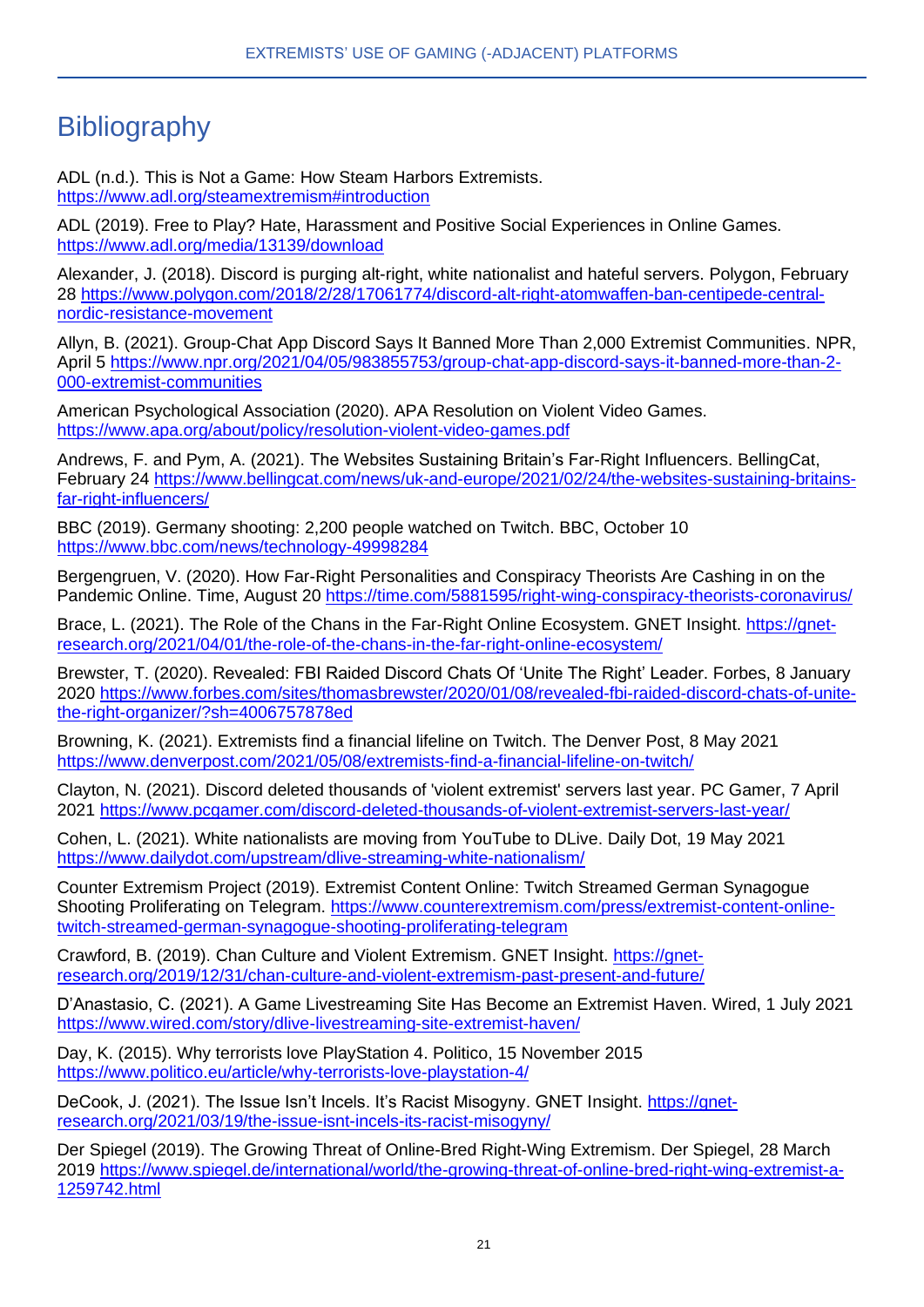DLive (2019). DLive Daily Active Users Grow Six-Fold in New Report. GlobeNewsWire, 17 July 2019 [https://www.globenewswire.com/news-release/2019/07/17/1883829/0/en/DLive-Daily-Active-Users-Grow-](https://www.globenewswire.com/news-release/2019/07/17/1883829/0/en/DLive-Daily-Active-Users-Grow-Six-Fold-in-New-Report.html)[Six-Fold-in-New-Report.html](https://www.globenewswire.com/news-release/2019/07/17/1883829/0/en/DLive-Daily-Active-Users-Grow-Six-Fold-in-New-Report.html)

EU Counter-Terrorism Coordinator (2020). 9066/20 Online gaming in the context of the fight against terrorism.<https://data.consilium.europa.eu/doc/document/ST-9066-2020-INIT/en/pdf>

Europol (2021). European Union Terrorism Situation and Trend Report. [https://www.europol.europa.eu/activities-services/main-reports/european-union-terrorism-situation-and](https://www.europol.europa.eu/activities-services/main-reports/european-union-terrorism-situation-and-trend-report-2021-tesat)[trend-report-2021-tesat](https://www.europol.europa.eu/activities-services/main-reports/european-union-terrorism-situation-and-trend-report-2021-tesat)

Farokhmanesh, M. (2018). White supremacists who used Discord to plan Charlottesville rally may soon lose their anonymity. The Verge, 7 August 2018 [https://www.theverge.com/2018/8/7/17660308/white](https://www.theverge.com/2018/8/7/17660308/white-supremacists-charlottesville-rally-discord-plan)[supremacists-charlottesville-rally-discord-plan](https://www.theverge.com/2018/8/7/17660308/white-supremacists-charlottesville-rally-discord-plan)

Forchtner, B. and Tominc, A. (2017). Kalashnikov and Cooking-spoon: Neo-Nazism, Veganism and a Lifestyle Cooking Show on YouTube. *Food, Culture & Society* 20, no.3: 415-441

Gais, H. and Hayden, M. (2020). Extremists Are Cashing in on a Youth-Targeted Gaming Website. <https://www.splcenter.org/hatewatch/2020/11/17/extremists-are-cashing-youth-targeted-gaming-website>

Gonzalez, O. (2021). QAnon believers and anti-maskers build new audiences at Twitch, report says. CNet, April 27 [https://www.cnet.com/news/qanon-believers-and-anti-maskers-build-new-audiences-at-twitch](https://www.cnet.com/news/qanon-believers-and-anti-maskers-build-new-audiences-at-twitch-report-says/)[report-says/](https://www.cnet.com/news/qanon-believers-and-anti-maskers-build-new-audiences-at-twitch-report-says/)

Gonzalez, O. (2019). 8chan, 8kun, 4chan, Endchan: What you need to know. CNet, 7 November 2019 <https://www.cnet.com/news/8chan-8kun-4chan-endchan-what-you-need-to-know-internet-forums/>

Grayson, N. (2021). Twitch Isn't Overwhelmed With Far-Right Extremists, But It Does Have A Big Misinformation Problem. Kotaku, 5 May 2021 [https://kotaku.com/twitch-isnt-overwhelmed-with-far-right](https://kotaku.com/twitch-isnt-overwhelmed-with-far-right-extremists-but-1846783597)[extremists-but-1846783597](https://kotaku.com/twitch-isnt-overwhelmed-with-far-right-extremists-but-1846783597)

Guhl, J., Ebner, J. and Rau, J. (2020). The Online Ecosystem of the German Far-Right. [https://www.isdglobal.org/wp-content/uploads/2020/02/ISD-The-Online-Ecosystem-of-the-German-Far-](https://www.isdglobal.org/wp-content/uploads/2020/02/ISD-The-Online-Ecosystem-of-the-German-Far-Right-English-Draft-11.pdf)[Right-English-Draft-11.pdf](https://www.isdglobal.org/wp-content/uploads/2020/02/ISD-The-Online-Ecosystem-of-the-German-Far-Right-English-Draft-11.pdf)

Kaplan, A. (2021). DLive may have cracked down on some extremists following the Capitol attack, but QAnon supporters remain on the platform. Media Matters, 19 January 2021 [https://www.mediamatters.org/qanon-conspiracy-theory/dlive-may-have-cracked-down-some-extremists](https://www.mediamatters.org/qanon-conspiracy-theory/dlive-may-have-cracked-down-some-extremists-following-capitol-attack-qanon)[following-capitol-attack-qanon](https://www.mediamatters.org/qanon-conspiracy-theory/dlive-may-have-cracked-down-some-extremists-following-capitol-attack-qanon)

Keen, F. (2020). After 8chan.<https://crestresearch.ac.uk/comment/after-8chan/>

Keen, F., Crawford, B. and Suarez-Tangil, G. (2020). Memetic Irony And The Promotion Of Violence Within Chan Cultures. [https://crestresearch.ac.uk/resources/memetic-irony-and-the-promotion-of-violence](https://crestresearch.ac.uk/resources/memetic-irony-and-the-promotion-of-violence-within-chan-cultures/)[within-chan-cultures/](https://crestresearch.ac.uk/resources/memetic-irony-and-the-promotion-of-violence-within-chan-cultures/)

Keierleber, M. (2021). How white supremacists recruit teen culture warriors in gaming communities. Fast Company, 1 February 2021 [https://www.fastcompany.com/90599113/white-supremacists-gaming-sites](https://www.fastcompany.com/90599113/white-supremacists-gaming-sites-dlive)[dlive](https://www.fastcompany.com/90599113/white-supremacists-gaming-sites-dlive)

Kelly, M. (2021). DLive is under congressional scrutiny over Capitol attack. The Verge, 9 February 2021 <https://www.theverge.com/2021/2/9/22274169/dlive-capitol-riot-attack-extremism-video-baked-alaska>

Lewis, J. and Marsden, S. (2021). Countering Violent Extremism Interventions: Contemporary Research. [file:///C:/Users/Linda/Downloads/countering\\_violent\\_extremism\\_interventions\\_contemporary\\_research.pdf](file:///C:/Users/Linda/Downloads/countering_violent_extremism_interventions_contemporary_research.pdf)

Morgensen, C. and Helding Rand, S. (2019). Angry Young Men: A look insinde extreme online communities. [https://cfdp.dk/wp-content/uploads/2020/11/Angry-Young-Men-English-DIGITAL-version](https://cfdp.dk/wp-content/uploads/2020/11/Angry-Young-Men-English-DIGITAL-version-cfdp-oct-2020.pdf)[cfdp-oct-2020.pdf](https://cfdp.dk/wp-content/uploads/2020/11/Angry-Young-Men-English-DIGITAL-version-cfdp-oct-2020.pdf)

Nagle, A. (2017). *Kill All Normies: Online Culture Wars from 4chan and Tumblr to Trump and the Alt-Right*. Winchester: Zero Books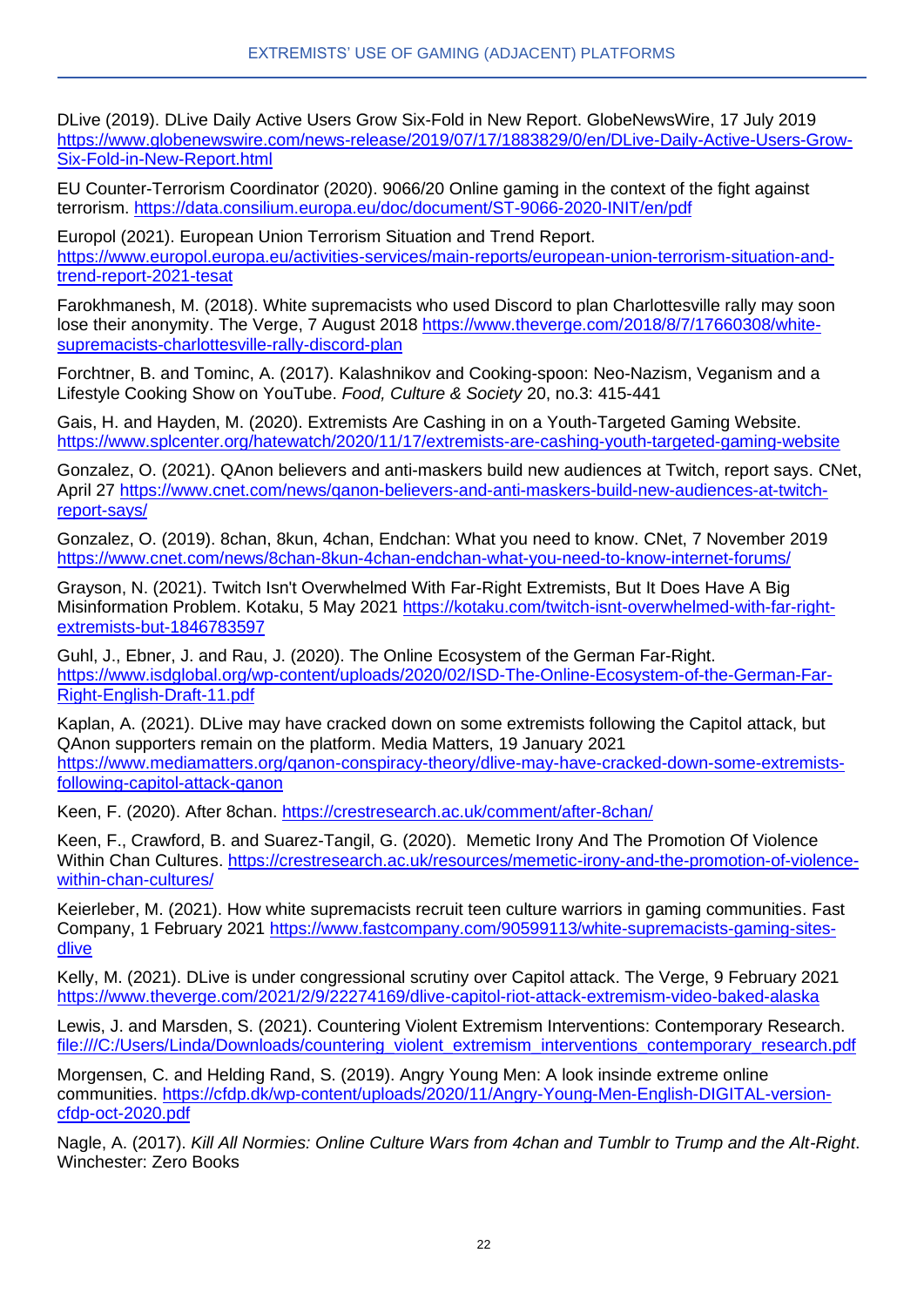Patterson, D. (2019). 8chan users are moving to Discord, where your kids are playing video games. CBS News, 26 August 2019 [https://www.cbsnews.com/news/8chan-users-are-moving-to-discord-where-your](https://www.cbsnews.com/news/8chan-users-are-moving-to-discord-where-your-kids-are-playing-video-games/)[kids-are-playing-video-games/](https://www.cbsnews.com/news/8chan-users-are-moving-to-discord-where-your-kids-are-playing-video-games/)

Plaum, A. (2020). Fighting the infodemic, one game at a time. DW Innovation, 3 September 2020 <https://innovation.dw.com/fighting-the-infodemic-one-game-at-a-time/>

Radicalisation Awareness Network (RAN) (2020). Extremists' Use of Video Gaming – Strategies and Narratives. [https://ec.europa.eu/home-affairs/sites/default/files/what-we](https://ec.europa.eu/home-affairs/sites/default/files/what-we-do/networks/radicalisation_awareness_network/about-ran/ran-c-and-n/docs/ran_cn_conclusion_paper_videogames_15-17092020_en.pdf)[do/networks/radicalisation\\_awareness\\_network/about-ran/ran-c-and](https://ec.europa.eu/home-affairs/sites/default/files/what-we-do/networks/radicalisation_awareness_network/about-ran/ran-c-and-n/docs/ran_cn_conclusion_paper_videogames_15-17092020_en.pdf)[n/docs/ran\\_cn\\_conclusion\\_paper\\_videogames\\_15-17092020\\_en.pdf](https://ec.europa.eu/home-affairs/sites/default/files/what-we-do/networks/radicalisation_awareness_network/about-ran/ran-c-and-n/docs/ran_cn_conclusion_paper_videogames_15-17092020_en.pdf)

Radicalisation Awareness Network (RAN) (2020). The Role of Hotbeds of Radicalisation. [https://ec.europa.eu/home-affairs/sites/default/files/what-we](https://ec.europa.eu/home-affairs/sites/default/files/what-we-do/networks/radicalisation_awareness_network/ran-papers/docs/ran_small_scale_meeting_hotbeds_conclusion_en.pdf)[do/networks/radicalisation\\_awareness\\_network/ran](https://ec.europa.eu/home-affairs/sites/default/files/what-we-do/networks/radicalisation_awareness_network/ran-papers/docs/ran_small_scale_meeting_hotbeds_conclusion_en.pdf)[papers/docs/ran\\_small\\_scale\\_meeting\\_hotbeds\\_conclusion\\_en.pdf](https://ec.europa.eu/home-affairs/sites/default/files/what-we-do/networks/radicalisation_awareness_network/ran-papers/docs/ran_small_scale_meeting_hotbeds_conclusion_en.pdf)

Radicalisation Awareness Network (RAN) (2021). The gamification of violent extremism & lessons for P/CVE. [https://ec.europa.eu/home-affairs/sites/default/files/what-we](https://ec.europa.eu/home-affairs/sites/default/files/what-we%20do/networks/radicalisation_awareness_network/ran-papers/docs/ran_ad-hoc_pap_gamification_20210215_en.pdf)  [do/networks/radicalisation\\_awareness\\_network/ran-papers/docs/ran\\_ad](https://ec.europa.eu/home-affairs/sites/default/files/what-we%20do/networks/radicalisation_awareness_network/ran-papers/docs/ran_ad-hoc_pap_gamification_20210215_en.pdf)[hoc\\_pap\\_gamification\\_20210215\\_en.pdf](https://ec.europa.eu/home-affairs/sites/default/files/what-we%20do/networks/radicalisation_awareness_network/ran-papers/docs/ran_ad-hoc_pap_gamification_20210215_en.pdf)

Radicalisation Awareness Network (RAN) (2021). Digital Terrorist and 'Lone Actors'. [https://ec.europa.eu/home-affairs/sites/default/files/what-we](https://ec.europa.eu/home-affairs/sites/default/files/what-we-do/networks/radicalisation_awareness_network/ran-papers/docs/ran_paper_small-scale_event_lone_actors_24022021_en.pdf)[do/networks/radicalisation\\_awareness\\_network/ran-papers/docs/ran\\_paper\\_small](https://ec.europa.eu/home-affairs/sites/default/files/what-we-do/networks/radicalisation_awareness_network/ran-papers/docs/ran_paper_small-scale_event_lone_actors_24022021_en.pdf)[scale\\_event\\_lone\\_actors\\_24022021\\_en.pdf](https://ec.europa.eu/home-affairs/sites/default/files/what-we-do/networks/radicalisation_awareness_network/ran-papers/docs/ran_paper_small-scale_event_lone_actors_24022021_en.pdf)

Radicalisation Awareness Network (RAN) (2021). It's not funny anymore. Far-right extremists' use of humour. [https://ec.europa.eu/home-affairs/sites/default/files/what-we](https://ec.europa.eu/home-affairs/sites/default/files/what-we-do/networks/radicalisation_awareness_network/ran-papers/docs/ran_ad-hoc_pap_fre_humor_20210215_en.pdf)[do/networks/radicalisation\\_awareness\\_network/ran-papers/docs/ran\\_ad](https://ec.europa.eu/home-affairs/sites/default/files/what-we-do/networks/radicalisation_awareness_network/ran-papers/docs/ran_ad-hoc_pap_fre_humor_20210215_en.pdf)[hoc\\_pap\\_fre\\_humor\\_20210215\\_en.pdf](https://ec.europa.eu/home-affairs/sites/default/files/what-we-do/networks/radicalisation_awareness_network/ran-papers/docs/ran_ad-hoc_pap_fre_humor_20210215_en.pdf)

Radicalisation Awareness Network (RAN) (2021). Digital Grooming Tactics on Video Gaming & Video Gaming Adjacent Platforms: Threats and Opportunities. [https://ec.europa.eu/home](https://ec.europa.eu/home-affairs/sites/default/files/what-we-do/networks/radicalisation_awareness_network/about-ran/ran-c-and-n/docs/ran_c-n_conclusion_paper_grooming_through_gaming_15-16032021_en.pdf)[affairs/sites/default/files/what-we-do/networks/radicalisation\\_awareness\\_network/about-ran/ran-c-and](https://ec.europa.eu/home-affairs/sites/default/files/what-we-do/networks/radicalisation_awareness_network/about-ran/ran-c-and-n/docs/ran_c-n_conclusion_paper_grooming_through_gaming_15-16032021_en.pdf)[n/docs/ran\\_c-n\\_conclusion\\_paper\\_grooming\\_through\\_gaming\\_15-16032021\\_en.pdf](https://ec.europa.eu/home-affairs/sites/default/files/what-we-do/networks/radicalisation_awareness_network/about-ran/ran-c-and-n/docs/ran_c-n_conclusion_paper_grooming_through_gaming_15-16032021_en.pdf)

Radicalisation Awareness Network (RAN) (2021). Spotlight: Digital Challenges. [https://ec.europa.eu/home](https://ec.europa.eu/home-affairs/sites/default/files/what-we-do/networks/radicalisation_awareness_network/docs/spotlight_digital_challenges_en.pdf)[affairs/sites/default/files/what-we-](https://ec.europa.eu/home-affairs/sites/default/files/what-we-do/networks/radicalisation_awareness_network/docs/spotlight_digital_challenges_en.pdf)

[do/networks/radicalisation\\_awareness\\_network/docs/spotlight\\_digital\\_challenges\\_en.pdf](https://ec.europa.eu/home-affairs/sites/default/files/what-we-do/networks/radicalisation_awareness_network/docs/spotlight_digital_challenges_en.pdf)

Reuters (2015). Teenager in Austrian 'Playstation' terrorism case gets two years. Reuters, 26 May 2015. <https://www.reuters.com/article/us-mideast-crisis-austria-idUSKBN0OB0LK20150526>

Schlegel, L. (2020). Jumanji extremism? How games and gamification could facilitate radicalization processes. *Journal for Deradicalization*, no. 23.<https://journals.sfu.ca/jd/index.php/jd/article/view/359/223>

Schlegel, L. (2020). No Child's Play: The Identitarian Movement's 'Patriotic' Video Game. GNET Insight. <https://gnet-research.org/2020/09/17/no-childs-play-the-identitarian-movements-patriotic-video-game/>

Schlegel, L. (2020). Can You Hear Your Call of Duty? The Gamification of Radicalization and Extremist Violence. European Eye on Radicalization, 17 March 2020 [https://eeradicalization.com/can-you-hear-your](https://eeradicalization.com/can-you-hear-your-call-of-duty-the-gamification-of-radicalization-and-extremist-violence/)[call-of-duty-the-gamification-of-radicalization-and-extremist-violence/](https://eeradicalization.com/can-you-hear-your-call-of-duty-the-gamification-of-radicalization-and-extremist-violence/)

Singer, P. and Brooking, E. (2018). *LikeWar: The Weaponization of Social Media*. New York: Houghton Mifflin Harcourt Publishing Company

Tassi, P. (2015). How ISIS Terrorists May Have Used PlayStation 4 To Discuss And Plan Attacks [Updated]. Forbes, 14 November 2015 [https://www.forbes.com/sites/insertcoin/2015/11/14/why-the-paris](https://www.forbes.com/sites/insertcoin/2015/11/14/why-the-paris-isis-terrorists-used-ps4-to-plan-attacks/?sh=10292d705549)[isis-terrorists-used-ps4-to-plan-attacks/?sh=10292d705549](https://www.forbes.com/sites/insertcoin/2015/11/14/why-the-paris-isis-terrorists-used-ps4-to-plan-attacks/?sh=10292d705549)

Tielemans, A. (2021). A Survey of Violent Extremist and Terrorist Activities Across the Gaming Environment. GNET Insight. [https://gnet-research.org/2021/06/28/a-survey-of-violent-extremist-and](https://gnet-research.org/2021/06/28/a-survey-of-violent-extremist-and-terrorist-activities-across-the-gaming-environment/)[terrorist-activities-across-the-gaming-environment/](https://gnet-research.org/2021/06/28/a-survey-of-violent-extremist-and-terrorist-activities-across-the-gaming-environment/)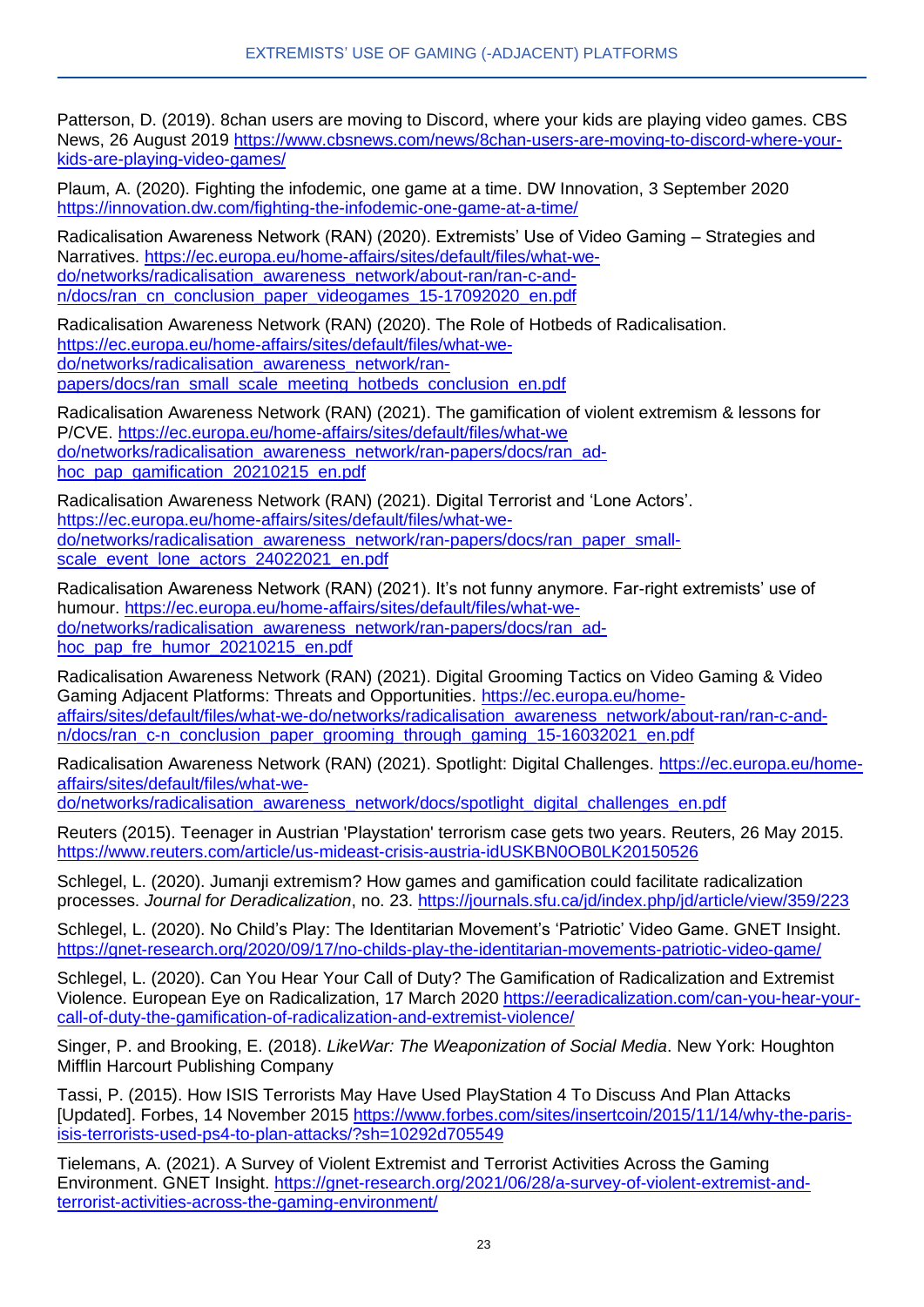UNOCD (2021). Preventing violent extremism through sport: A practical guide. [https://www.unodc.org/documents/dohadeclaration/Sports/PVE/PVE\\_PracticalGuide\\_EN.pdf](https://www.unodc.org/documents/dohadeclaration/Sports/PVE/PVE_PracticalGuide_EN.pdf)

Xiang, T. K. (2021). Bridging the Gap Between Counterterrorism Research and Practice Through GameBased Learning. GNET Insight. [https://gnet-research.org/2021/04/19/bridging-the-gap-between](https://gnet-research.org/2021/04/19/bridging-the-gap-between-counterterrorism-research-and-practice-through-game-based-learning/)[counterterrorism-research-and-practice-through-game-based-learning/](https://gnet-research.org/2021/04/19/bridging-the-gap-between-counterterrorism-research-and-practice-through-game-based-learning/)

Won, Y. and Lewis, J. (2021). Male Supremacism, Borderline Content, and Gaps in Existing Moderation Efforts. GNET Insight. [https://gnet-research.org/2021/04/06/male-supremacism-borderline-content-and](https://gnet-research.org/2021/04/06/male-supremacism-borderline-content-and-gaps-in-existing-moderation-efforts/)[gaps-in-existing-moderation-efforts/](https://gnet-research.org/2021/04/06/male-supremacism-borderline-content-and-gaps-in-existing-moderation-efforts/)

#### **About the author:**

**Linda Schlegel** is a PhD student at the Goethe University in Frankfurt and an Associated Researcher at the Peace Research Institute Frankfurt (PRIF). She is an Associate Fellow at the Global Network on Extremism and Technology (GNET) and modus | Centre for Applied Research on Deradicalisation (modus | zad).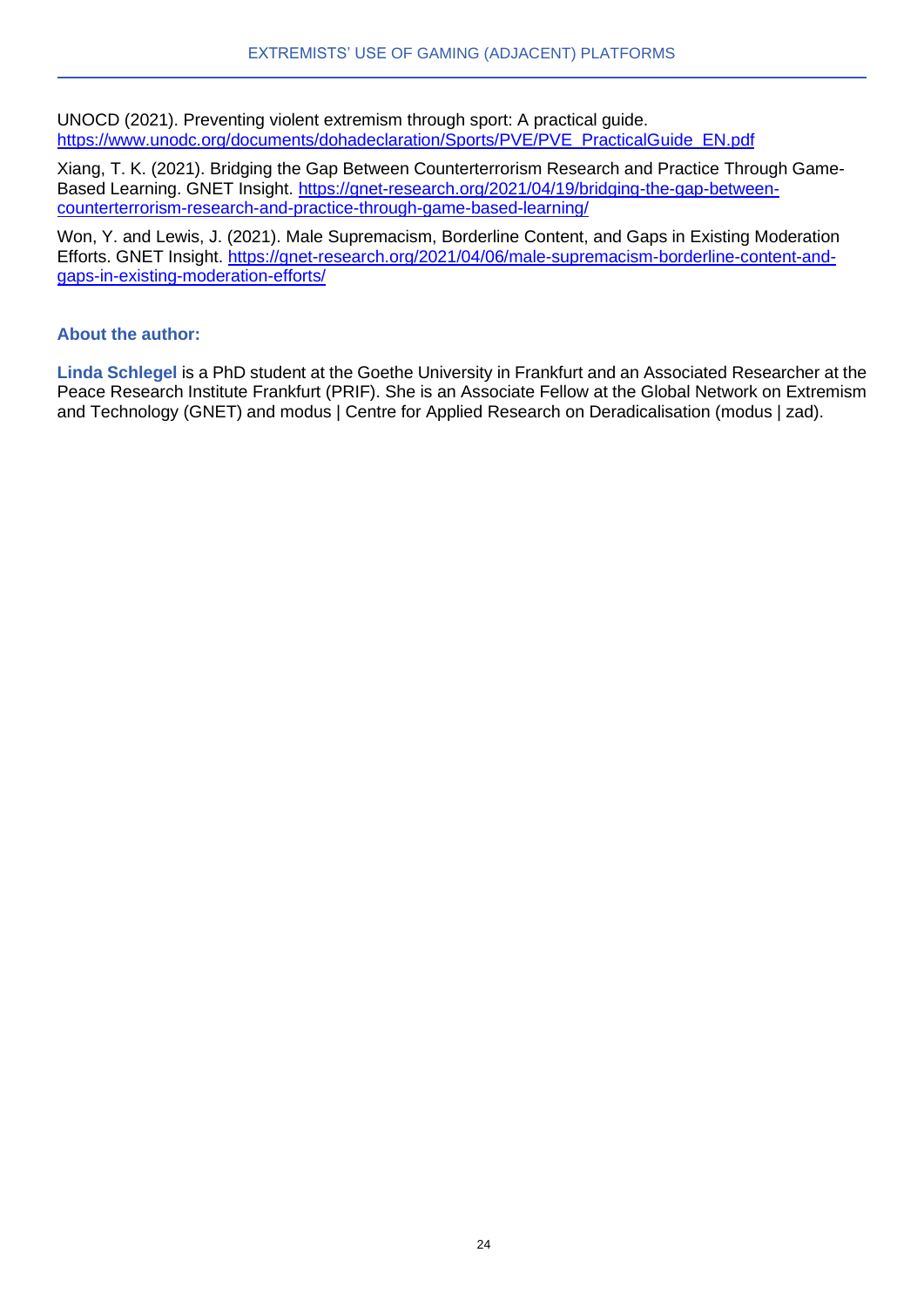#### **FINDING INFORMATION ABOUT THE EU**

#### **Online**

Information about the European Union in all the official languages of the EU is available on the Europa website at: [https://europa.eu/european-union/index\\_en](https://europa.eu/european-union/index_en)

#### **EU publications**

You can download or order free and priced EU publications from: <https://op.europa.eu/en/publications>. Multiple copies of free publications may be obtained by contacting Europe Direct or your local information centre (see [https://europa.eu/european](https://europa.eu/european-union/contact_en)[union/contact\\_en](https://europa.eu/european-union/contact_en)).

#### **EU law and related documents**

For access to legal information from the EU, including all EU law since 1952 in all the official language versions, go to EUR-Lex at: [http://eur-lex.europa.eu](http://eur-lex.europa.eu/)

#### **Open data from the EU**

The EU Open Data Portal (<http://data.europa.eu/euodp/en>) provides access to datasets from the EU. Data can be downloaded and reused for free, for both commercial and noncommercial purposes.